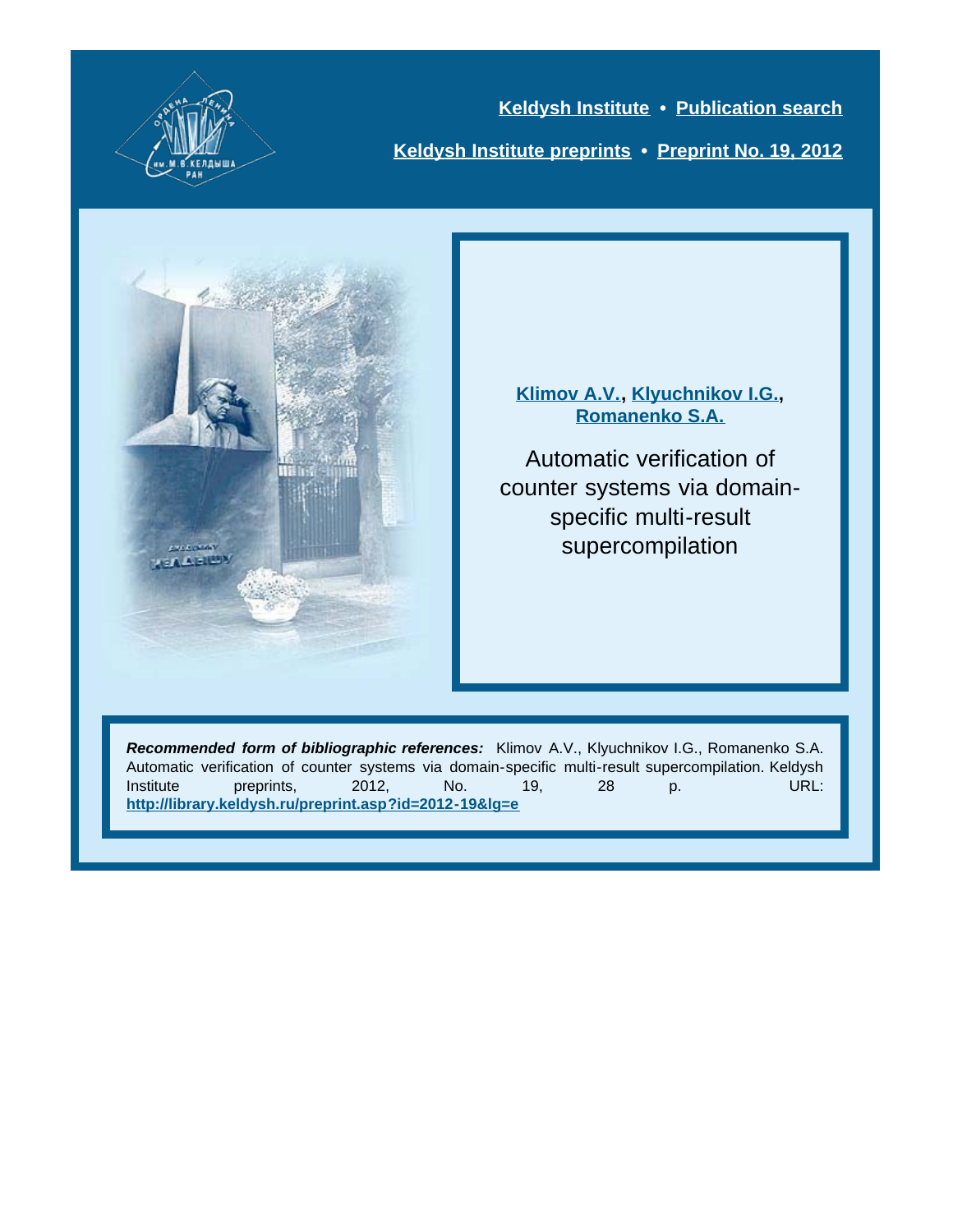#### KELDYSH INSTITUTE OF APPLIED MATHEMATICS Russian Academy of Sciences

Andrei V. Klimov, Ilya G. Klyuchnikov, Sergei A. Romanenko

Automatic verification of counter systems via domain-specific multi-result supercompilation

> Moscow 2012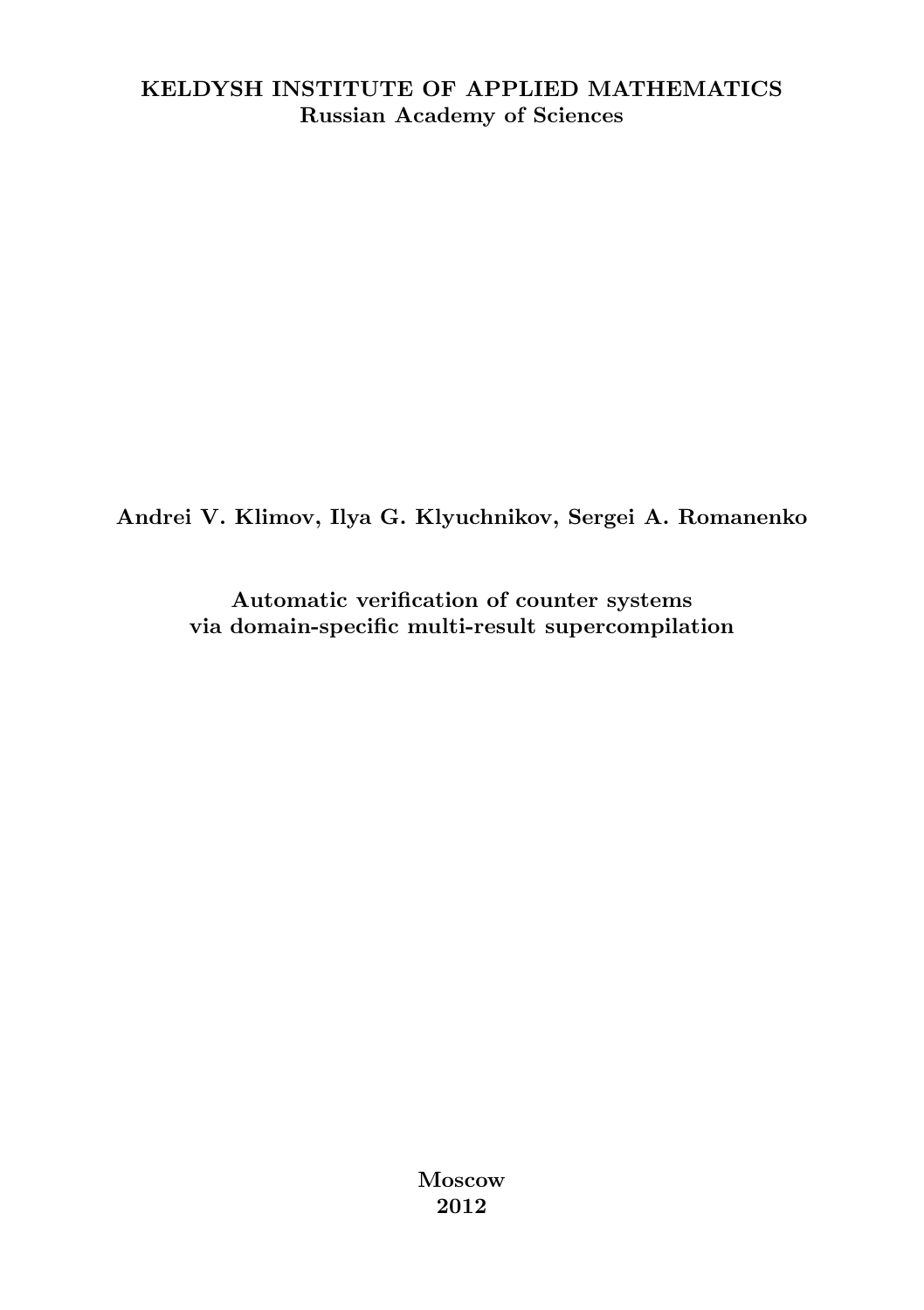#### Andrei V. Klimov, Ilya G. Klyuchnikov, Sergei A. Romanenko. Automatic verification of counter systems via domain-specific multi-result supercompilation

We consider an application of supercompilation to the analysis of counter transition systems. Multi-result supercompilation enables us to find the best versions of the analysis by generating a set of possible results that are then filtered according to some criteria. Unfortunately, the search space may be rather large. However, the search can be drastically reduced by taking into account the specifics of the domain. Thus, we argue that a combination of domain-specific and multi-result supercompilation may produce a synergistic effect. Low-cost implementations of domain-specific supercompilers can be produced by using prefabricated components provided by the MRSC toolkit.

Supported by Russian Foundation for Basic Research grant No. 12-01-00972-a and RF President grant for leading scientific schools No. NSh-4307.2012.9.

#### Андрей Климов, Илья Ключников, Сергей Романенко. Автоматизированная верификация счетчиковых систем посредством предметноориентированной многорезультатной суперкомпиляции

Рассматривается применение суперкомпиляции к анализу поведения счетчиковых систем переходов. Многорезультатная суперкомпиляция позволяет обнаруживать наилучшие варианты анализа, благодаря тому, что порождается множество возможных результатов анализа, которое затем фильтруется в соответствии с некоторыми критериями. К сожалению, пространство поиска при этом может получаться весьма обширным. Однако, можно значительно уменьшить объем поиска за счет учета особенностей предметной области. Таким образом, сочетание предметно-ориентированной и многорезультатной суперкомпиляции может давать синергетический эффект. Затраты на реализацию предметно-ориентированных многорезультатных суперкомпиляторов могут быть невелики, если использовать компоненты, предоставляемые инструментарием MRSC.

Работа выполнена при поддержке гранта РФФИ № 12-01-00972-a и гранта Президента РФ для ведущих научных школ № НШ-4307.2012.9.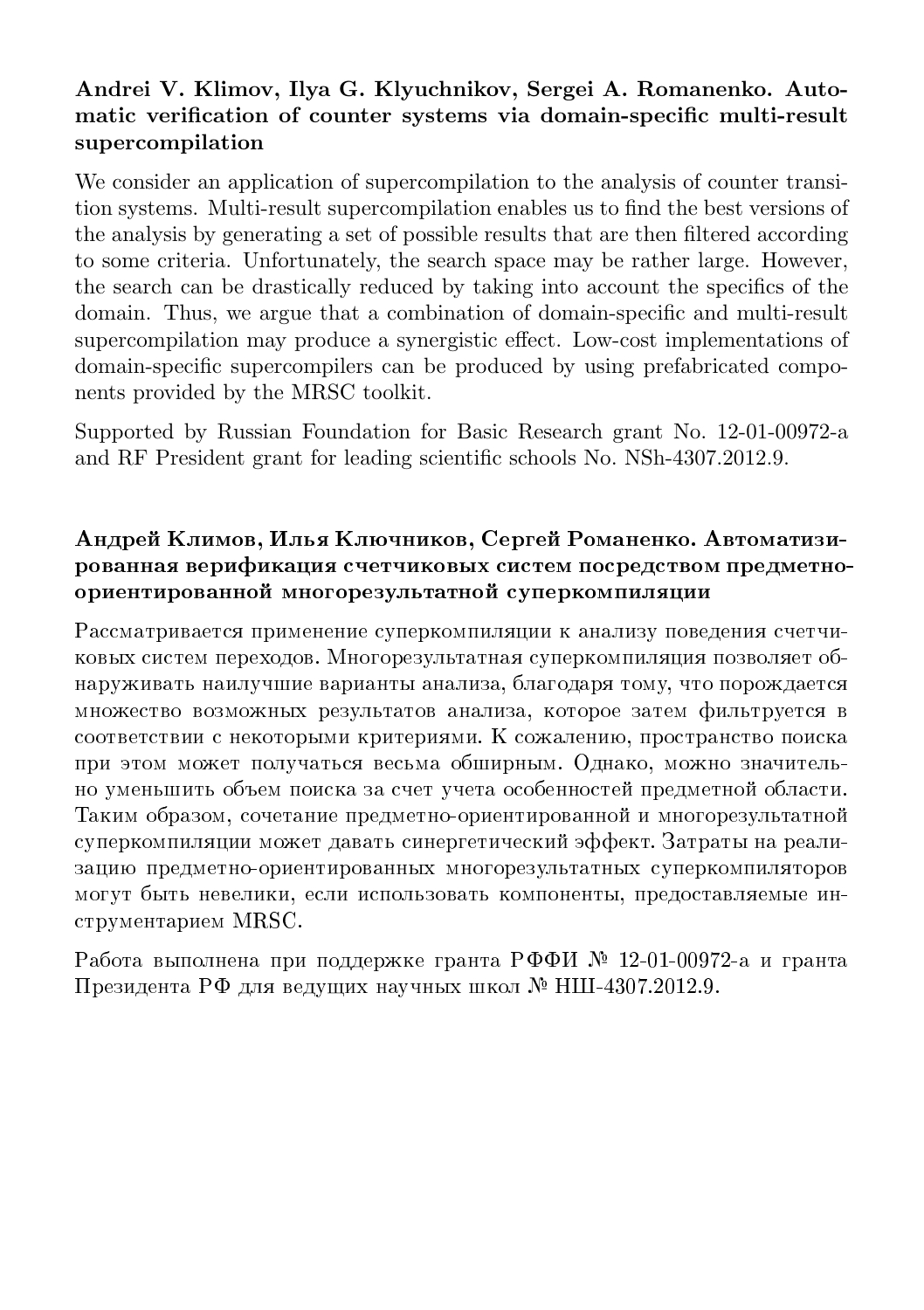## **Contents**

|          | 3<br>1 Introduction                                                                                                                                                                                                                                                                                                                           |                      |  |  |  |  |  |
|----------|-----------------------------------------------------------------------------------------------------------------------------------------------------------------------------------------------------------------------------------------------------------------------------------------------------------------------------------------------|----------------------|--|--|--|--|--|
| $\bf{2}$ | Analyzing the behavior of systems by means of supercompilation                                                                                                                                                                                                                                                                                |                      |  |  |  |  |  |
| 3        | Domain-specific supercompilation as a means of analysis<br>Drawbacks of general-purpose supercompilation $\ldots \ldots \ldots \ldots$<br>3.1<br>Domain-specific algorithms of supercompilation $\ldots \ldots \ldots$<br>$3.2\,$<br>Domain-specific supercompilers for domain-specific languages<br>$3.3\,$                                  | 9<br>9<br>9<br>10    |  |  |  |  |  |
|          | 4 Using multi-result supercompilation for finding short proofs<br>13                                                                                                                                                                                                                                                                          |                      |  |  |  |  |  |
| 5        | Domain-specific residualization of the graphs of configurations                                                                                                                                                                                                                                                                               | 16                   |  |  |  |  |  |
| 6        | Improving the efficiency of supercompilation by taking into ac-<br>count the specifics of the domain<br>Exploiting the mathematical properties of domain-specific operations<br>6.1<br>Handling non-determinism in a direct way $\dots \dots \dots \dots$<br>6.2<br>Filtering graphs of configurations, rather than residual programs.<br>6.3 | 19<br>19<br>19<br>21 |  |  |  |  |  |
| 7        | Conclusions                                                                                                                                                                                                                                                                                                                                   | 24                   |  |  |  |  |  |
|          | References<br>25                                                                                                                                                                                                                                                                                                                              |                      |  |  |  |  |  |

# <span id="page-3-0"></span>1 Introduction

Supercompilation [\[40,](#page-28-0) [41\]](#page-28-1) is a program manipulation technique that was originally introduced by V. Turchin in terms of the programming language Refal (a first-order applicative functional language) [\[39\]](#page-28-2), for which reason the first supercompilers were designed and developed for the language Refal [\[38,](#page-28-3) [42,](#page-28-4) [31,](#page-27-0) [30\]](#page-27-1).

Further development of supercompilation led to a more abstract reformulation of supercompilation and to a better understanding of which details of the original formulation were Refal-specific and which ones were universal and applicable to other programming languages [\[35,](#page-28-5) [36,](#page-28-6) [5\]](#page-25-1). It particular, it was shown that supercompilation is as well applicable to non-functional programming languages (imperative and object-oriented ones) [\[8\]](#page-26-0).

Also, despite the fact that from the very beginning supercompilation was regarded as a tool for both program optimization and program analysis [\[39\]](#page-28-2), the research in supercompilation, for a long time, was primarily focused only on program optimization. Recently, however, we have seen a revival of interest in the application of supercompilation to inferring and proving properties of programs [\[28,](#page-27-2) [14,](#page-26-1) [13\]](#page-26-2).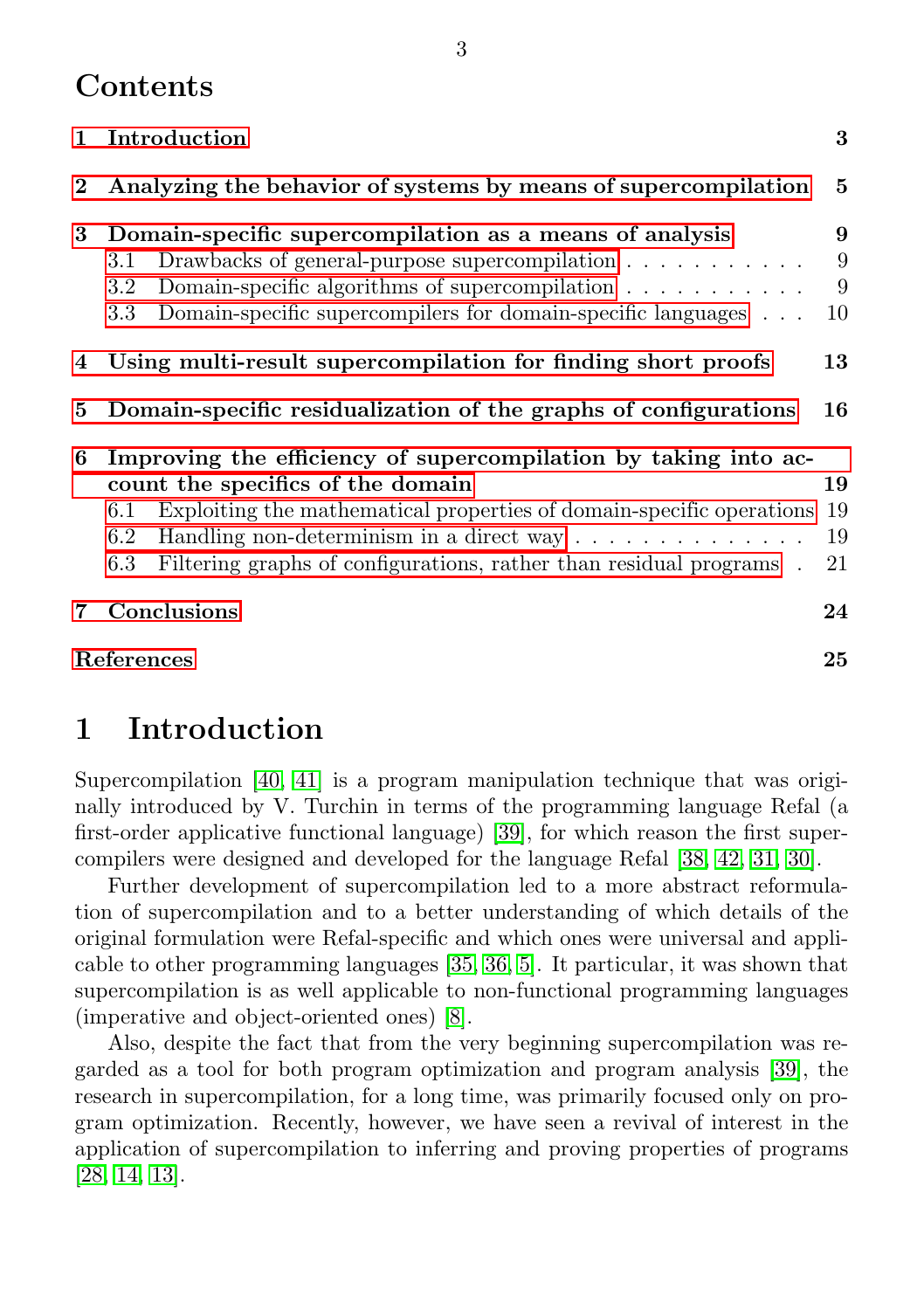Multi-result supercompilation is a technique of constructing supercompilers that, given an input program, are able to produce a set of residual programs, rather than just a single one [\[16,](#page-26-3) [11\]](#page-26-4).

The purpose of the present work is to show, by presenting a concrete example, that multi-result, domain-specific supercompilation is not a theoretical curiosity, but rather a workhorse having certain advantages over general-purpose, singleresult (deterministic) supercompilation. Some of the reasons are the following.

- ∙ Tautologically speaking, a general-purpose supercompiler should deal with programs written in a general-purpose subject language that, by definition, is not dedicated to a particular problem domain. Thus, for a given domain, the subject language may be too sophisticated, but, on the other hand, lacking in certain features.
- ∙ In cases where supercompilation is used for the purposes of analysis and verification, the problem of reliability and correctness of the supercompiler itself becomes rather actual. Can we trust the results produced by a (large and intricate) general-purpose supercompiler?
- ∙ On the other hand, it is only natural for a domain-specific supercompiler to accept programs in a domain-specific language (DSL) that provides domainspecific operations and control constructs whose mathematical properties may be known in advance. This domain knowledge can be hard-coded into the supercompiler, thereby increasing its power and enabling it to achieve better results at program analysis and transformation, as compared to "pure" supercompilation.
- ∙ The subject language of a domain-specific supercompiler may be very limited in its means of expression, in which case some parts of the supercompiler can be drastically simplified. For example, in some areas there is no need to deal with nested function calls in configurations. The simplifications of that kind increase the reliability of the supercompiler and make it easier to prove its correctness by formal methods (as was shown by Krustev [\[17\]](#page-26-5)).
- ∙ The implementation of a domain-specific supercompiler may be very cheap if it is done on the basis of prefabricated components (for example, by means of the MRSC toolkit [\[16,](#page-26-3) [15\]](#page-26-6)), so that the costs of implementation can be reduced by an order of magnitude, as compared to implementations of general-purpose supercompilers.

The source codes of the MRSC toolkit and of the supercompilers considered in the paper can be found at <https://github.com/ilya-klyuchnikov/mrsc>.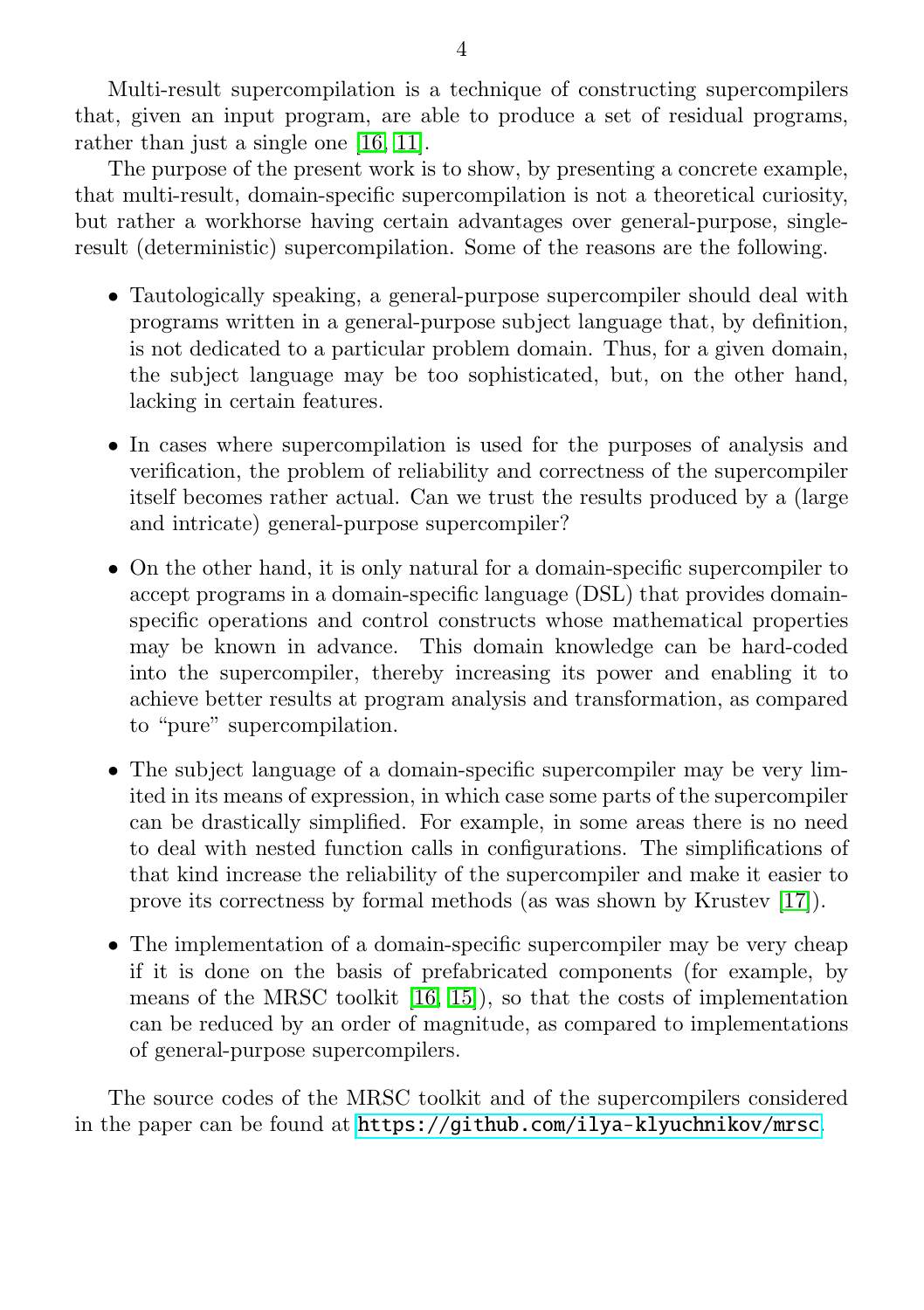# <span id="page-5-0"></span>2 Analyzing the behavior of systems by means of supercompilation

One of the approaches to the analysis of systems consists in representing systems by programs. Thus the task of analyzing the behavior of a system is reduced to the task of inferring and analyzing the properties of a program  $p$ .

The program  $p$ , modeling the original system, may in turn be analyzed using the transformational approach, in which case  $p$  is transformed into another program  $p'$  (equivalent to  $p$ ), so that some non-obvious properties of  $p$  become evident in the program  $p'$ .

For example, suppose that the original program  $p$  is complicated in structure and contains statements return False. Can this program return False? This question is not easy to answer. Suppose, however, that by transforming  $p$  we get a trivial program  $p'$  whose body consists of a single statement return True. Then we can immediately conclude that  $p'$  can never return **False**. Since  $p'$  is equivalent to  $p$ , it implies that  $p$  also can never return **False**.

<span id="page-5-1"></span>Initial states:

 $(i, 0, 0, 0)$ 

Transitions:

| $(i, e, s, m)   i \geq 1$ | $\rightarrow (i-1,0,s+e+m+1,0)$                                   |
|---------------------------|-------------------------------------------------------------------|
| $(i, e, s, m)   e \ge 1$  | $\rightarrow (i, e-1, s, m+1)$                                    |
| $(i, e, s, m)   s \geq 1$ | $\rightarrow$ $(i+e+s+m-1,1,0,0)$                                 |
|                           | $(i, e, s, m)   i \ge 1 \rightarrow (i + e + s + m - 1, 1, 0, 0)$ |

Unsafe states:

 $(i, e, s, m) | m \ge 2$  $(i, e, s, m)$   $| s \geq 1 \wedge m \geq 1$ 

Figure 1: MESI protocol: a protocol model in form of a counter system

One of the applications of the transformational approach is the verification of cache coherence and communication protocols modeled by counter systems [\[3\]](#page-25-2). For instance, let us consider a model of the MESI protocol in form of a counter system that is informally described in Fig. [1.](#page-5-1)

The states of the system are represented by quadruples of natural numbers. The specification of the system includes the description of a set of *initial states* and a set of transition rules of the form

 $(i, e, s, m) | p \longrightarrow (i', e', s', m')$ 

where  $i, e, s, m$  are variables,  $p$  is a condition on the variables which must be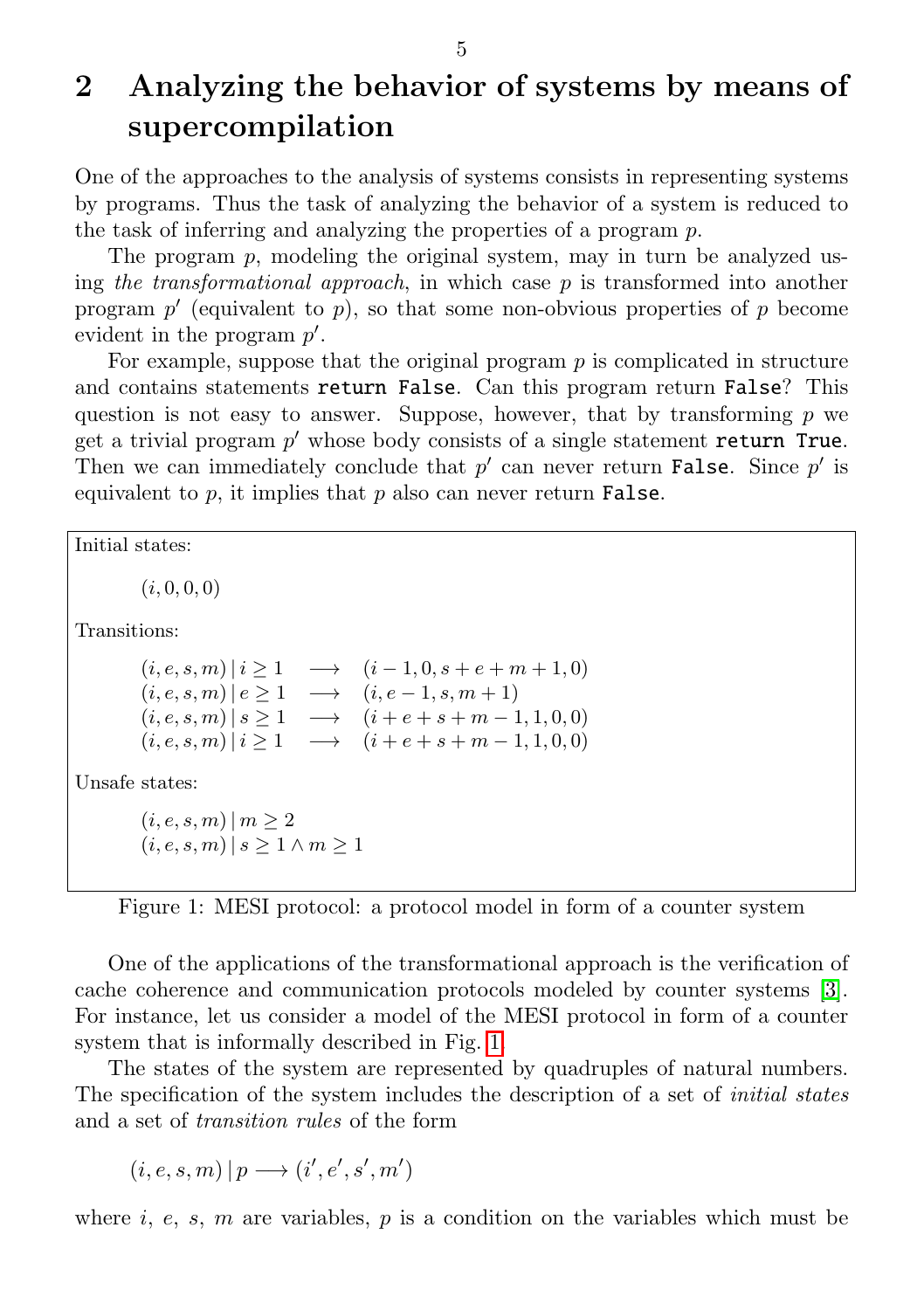fulfilled for the transition to be taken, and  $i', e', s', m'$  are expressions that may contain the variables  $i, e, s, m$ .

The system is non-deterministic, as several rules may be applicable to the same state.

The specification of a protocol model also includes the description of a set of unsafe states. The analysis of such a protocol model is performed for the purpose of solving the reachability problem: in order to prove that unsafe states are not reachable from the initial states.

As was shown by Leuschel and Lehmann [\[23,](#page-27-3) [20,](#page-27-4) [21,](#page-27-5) [18\]](#page-26-7), reachability problems for transition systems of that kind can be solved by program specialization techniques. The system to be analyzed can be specified by a program in a domainspecific language (DSL) [\[23\]](#page-27-3). The DSL program is then transformed into a Prolog program by means of a classic partial evaluator LOGEN [\[7,](#page-25-3) [19\]](#page-26-8) by using the first Futamura projection [\[4\]](#page-25-4). The Prolog program thus obtained is then transformed by means of ECCE [\[24,](#page-27-6) [22\]](#page-27-7), a more sophisticated specializer, whose internal workings are similar to those of supercompilers.

Lisitsa and Nemytykh [\[27,](#page-27-8) [28,](#page-27-2) [29\]](#page-27-9) succeeded in verification of a number of communication protocols by means of the supercompiler SCP4 [\[31,](#page-27-0) [30,](#page-27-1) [25\]](#page-27-10). The input language of SCP4 is Refal, a first-order functional language developed by Turchin [\[39\]](#page-28-2). SCP4 is a descendant of earlier supercompilers for Refal [\[38,](#page-28-3) [39,](#page-28-2) [42,](#page-28-4) [40,](#page-28-0) [41\]](#page-28-1).

Later the verification of the protocols has been reproduced with the Java supercompiler JScp [\[9,](#page-26-9) [10\]](#page-26-10) as well as with other supercompilers.

According to the approach by Lisitsa and Nemytykh, protocol models are represented as programs in the source language of the respective supercompiler: Refal for the Refal Supercompiler SCP4 [\[30\]](#page-27-1) and Java for the Java Supercompiler JScp [\[9,](#page-26-9) [10\]](#page-26-10). For instance, the MESI protocol [\[3,](#page-25-2) [25,](#page-27-10) [26\]](#page-27-11) is modeled by the Refal program in Fig. [2.](#page-7-0) The program is written in such a way that, if an unsafe state is reached, it returns the symbol False and terminates.

The supercompiler SCP4 takes this program as input and produces the residual program shown in Fig. [3,](#page-8-0) which contains no occurrences of the symbol False. This suggests the conclusion that the residual program is unable to return False. However, strictly speaking, this argument is not sufficient in the case of a dynamically typed language (like Lisp, Scheme and Refal): a program can still return False, even if False does not appear in the text of the program. Namely, the program may receive False via its input data and then transfer it to the output. And, indeed, "engineering solutions" of that kind are extremely popular with hackers as a means of attacking web-applications [\[37\]](#page-28-7). Fortunately, there exist relatively simple data flow analysis techniques that are able to compute an upper approximation to the set of results that can be produced by a function, even for dynamically-typed languages [\[6\]](#page-25-5), and which are able to cope with Refal programs like that in Fig. [3.](#page-8-0)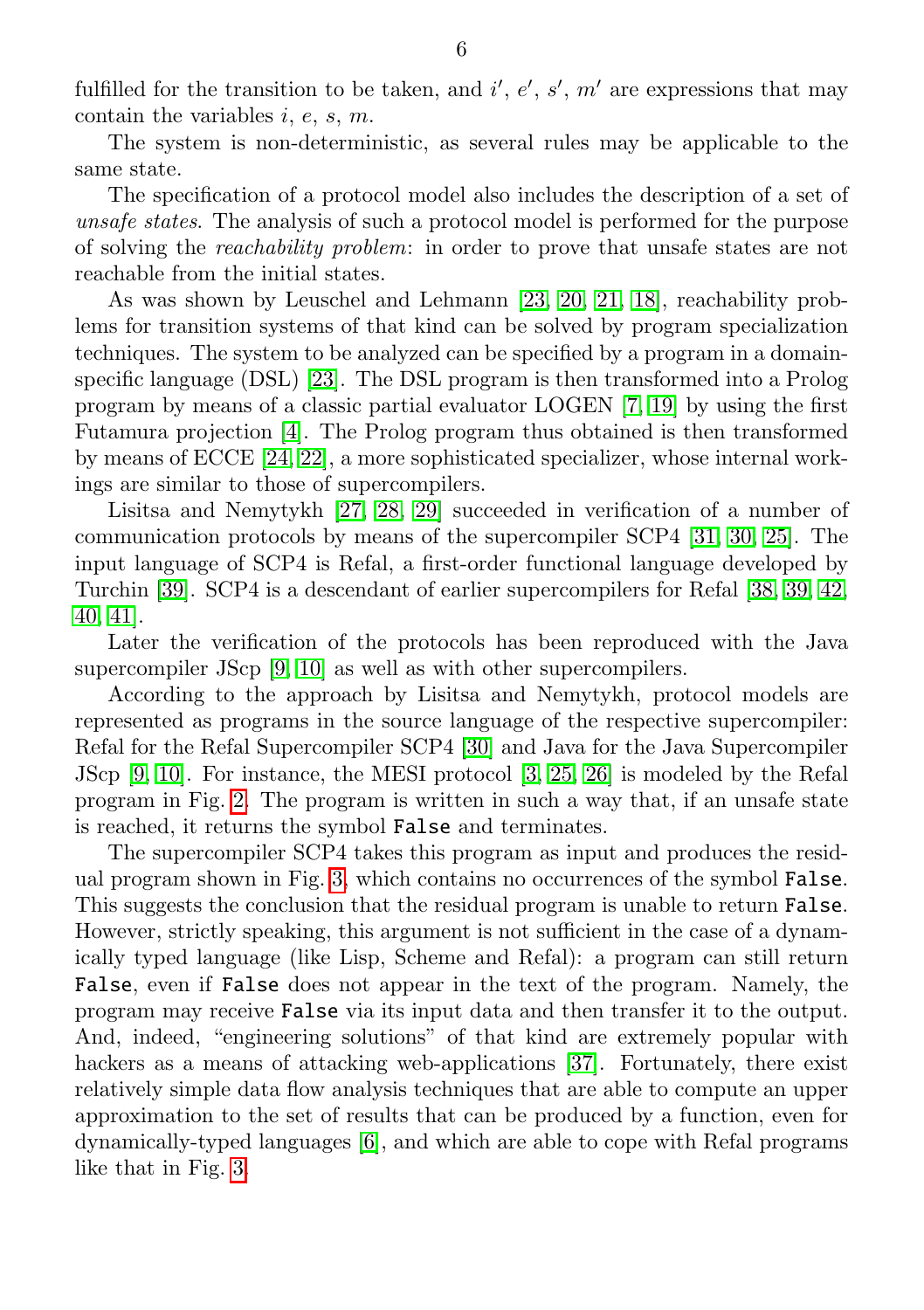<span id="page-7-0"></span>\*\$MST\_FROM\_ENTRY; \*\$STRATEGY Applicative; \*\$LENGTH 0;  $\text{SENTRY}$  Go {e.A (e.I) =  $\langle$ Loop (e.A) (Invalid e.I)(Modified )(Shared )(Exclusive ) >;} Loop { () (Invalid e.1)(Modified e.2)(Shared e.3)(Exclusive e.4) = <Result (Invalid e.1)(Modified e.2)(Shared e.3)(Exclusive e.4)>;  $(s.A e.A)$  (Invalid e.1)(Modified e.2)(Shared e.3)(Exclusive e.4) =  $\langle$ Loop  $(e, A)$ <RandomAction s.A (Invalid e.1)(Modified e.2)(Shared e.3)(Exclusive e.4)>>; } RandomAction { \* rh Trivial \* rm A (Invalid s.1 e.1) (Modified e.2) (Shared e.3) (Exclusive e.4) = (Invalid e.1) (Modified ) (Shared s.1 e.2 e.3 e.4 ) (Exclusive ); \* wh1 Trivial \*wh2 B (Invalid e.1)(Modified e.2)(Shared e.3)(Exclusive s.4 e.4) = (Invalid e.1)(Modified s.4 e.2)(Shared e.3)(Exclusive e.4); \* wh3 C (Invalid e.1)(Modified e.2)(Shared s.3 e.3)(Exclusive e.4) = (Invalid e.4 e.3 e.2 e.1)(Modified )(Shared )(Exclusive s.3); \* wm D (Invalid s.1 e.1)(Modified e.2)(Shared e.3)(Exclusive e.4) = (Invalid e.4 e.3 e.2 e.1)(Modified )(Shared )(Exclusive s.1); } Result{ (Invalid e.1)(Modified s.2 e.2)(Shared s.3 e.3)(Exclusive e.4) = False: (Invalid e.1)(Modified s.21 s.22 e.2)(Shared e.3)(Exclusive e.4) = False: (Invalid e.1)(Modified e.2)(Shared e.3)(Exclusive e.4) = True; }

Figure 2: MESI protocol: a protocol model in form of a Refal program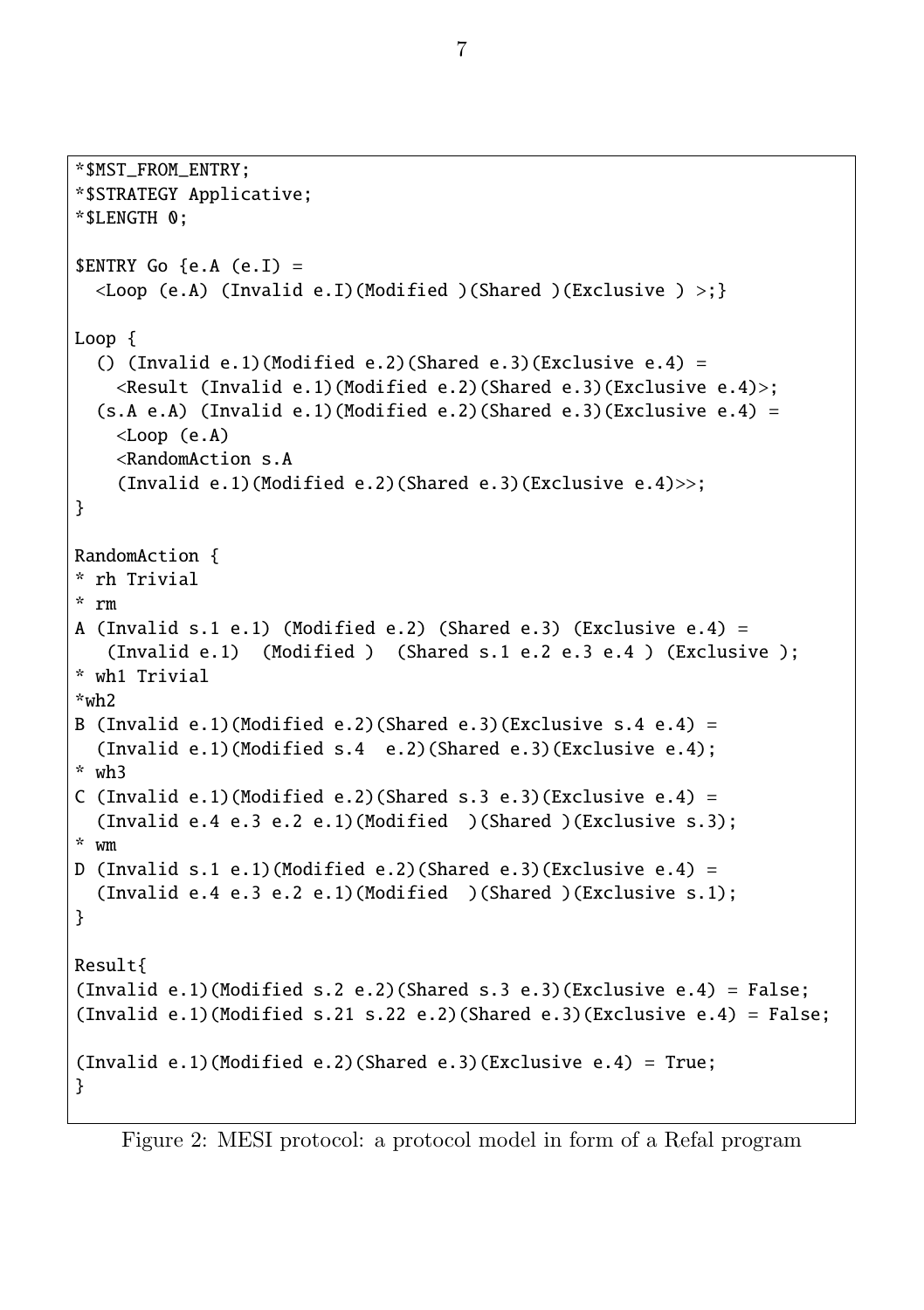```
* InputFormat: <Go e.41 >
$ENTRY Go {
 (e.101) = True:
A e.41 (s.103 e.101 ) = \langleF24 (e.41 ) (e.101 ) s.103 > ;
D e.41 (s.104 e.101 ) = \langleF35 (e.41 ) (e.101 ) s.104 >;
}
* InputFormat: <F35 (e.109 ) (e.110 ) s.111 e.112 >
F35 {
 () (e.110 ) s.111 e.112 = True ;
 (A e.109) (e.110) s.111 s.118 e.112 =
    \langleF24 (e.109) (e.112 e.110) s.118 s.111 > ;
 (A e.109 ) (s.119 e.110 ) s.111 = \angleF24 (e.109 ) (e.110 ) s.119 s.111 >;
 (B ) (e.110 ) s.111 e.112 = True ;
 (B A e.109 ) (e.110 ) s.111 s.125 e.112 =
    \langleF24 (e.109) (e.112 e.110) s.125 s.111 > ;
 (B A e.109) (s.126 e.110) s.111 =
    \langleF24 (e.109) (e.110) s.126 s.111>;
 (B D e.109 ) (e.110 ) s.111 s.127 e.112 =
    \langleF35 (e.109) (s.111 e.112 e.110) s.127 > ;
 (B \ D \ e.109) (s.128 e.110 ) s.111 =
    \langleF35 (e.109) (s.111 e.110) s.128> ;
 (D e.109 ) (e.110 ) s.111 s.120 e.112 =
    \langleF35 (e.109) (s.111 e.112 e.110) s.120 > ;
 (D e.109 ) (s.121 e.110 ) s.111 = <F35 (e.109 ) (s.111 e.110 ) s.121 >;
}
* InputFormat: <F24 (e.109 ) (e.110 ) s.111 e.112 >
F24 {
 () (e.110 ) s.111 e.112 = True ;
 (A e.109 ) (s.114 e.110 ) s.111 e.112 =
    \langleF24 (e.109) (e.110) s.114 s.111 e.112 > ;
 (C e.109) (e.110) s.111 e.112 =\langleF35 (e.109) (e.110) s.111 e.112 >:
 (D e.109 ) (s.115 e.110 ) s.111 e.112 =
    \langleF35 (e.109) (s.111 e.112 e.110) s.115 >;
}
```
Figure 3: MESI protocol: the residual Refal program.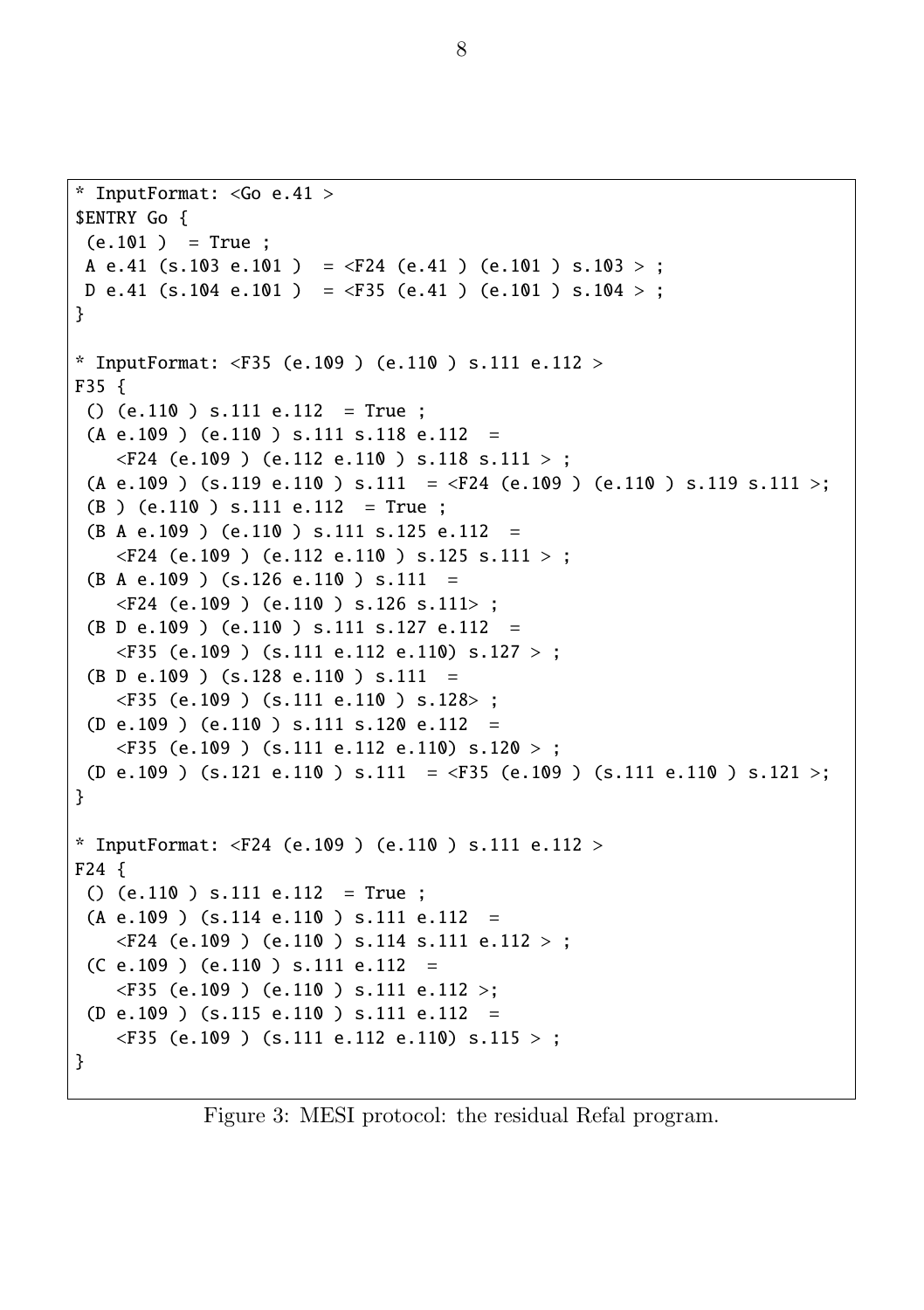# <span id="page-9-0"></span>3 Domain-specific supercompilation as a means of analysis

### <span id="page-9-1"></span>3.1 Drawbacks of general-purpose supercompilation

An obvious advantage of general-purpose supercompilation is just its being generalpurpose. Upon having designed and implemented a general-purpose supercompiler, we can apply it to various problems again and again, in theory, without any extra effort. However, there are some disadvantages associated with generalpurpose supercompilation. As an example, let us consider the use of the specializer SCP4 [\[30\]](#page-27-1) for the analysis of counter systems [\[27,](#page-27-8) [28,](#page-27-2) [29\]](#page-27-9), in which case the tasks for the supercompiler are formulated as Refal programs [\[25,](#page-27-10) [26\]](#page-27-11). This causes the following inconveniences.

- ∙ Natural numbers in input programs are represented by strings of star symbols, and their addition by string concatenation. This representation is used in order to take into account the behavior of some general-purpose algorithms embedded in SCP4 (the whistle, the generalization), which know nothing about the specifics of counter systems. Thus, the representation of data has to conform to subtle details of the internal machinery of SCP4, rather than comply with the problem domain.
- ∙ The programs modeling counter systems have to be supplemented with some directions (in form of comments) for SCP4, which control some aspects of its behavior. In this way SCP4 is given certain information about the problem domain, and without such directions, residual programs produced by SCP4 would not possess desirable properties. Unfortunately, in order to be able to give right directions to SCP4, the user needs to understand its internals.
- ∙ There remains the following question: to what extent can we trust the results of the verification of counter systems, obtained with the aid of SCP4? The internals of SCP4 are complicated and the source code is big. Thus the problem of verifying SCP4 itself seems to be intractable.

## <span id="page-9-2"></span>3.2 Domain-specific algorithms of supercompilation

Which techniques and devices embedded into SCP4 are really essential for the analysis of counter systems? This question was investigated in [\[11,](#page-26-4) [12,](#page-26-11) [13\]](#page-26-2) where several specialized supercompilation algorithms were presented, proven to be correct, always terminating, and able to solve reachability problems for a certain class of counter systems.

It was found that, in the case of counter systems, supercompilation can be simplified in the following ways.

∙ The structure of configurations is simpler, as compared to the case of classic supercompilation for functional languages.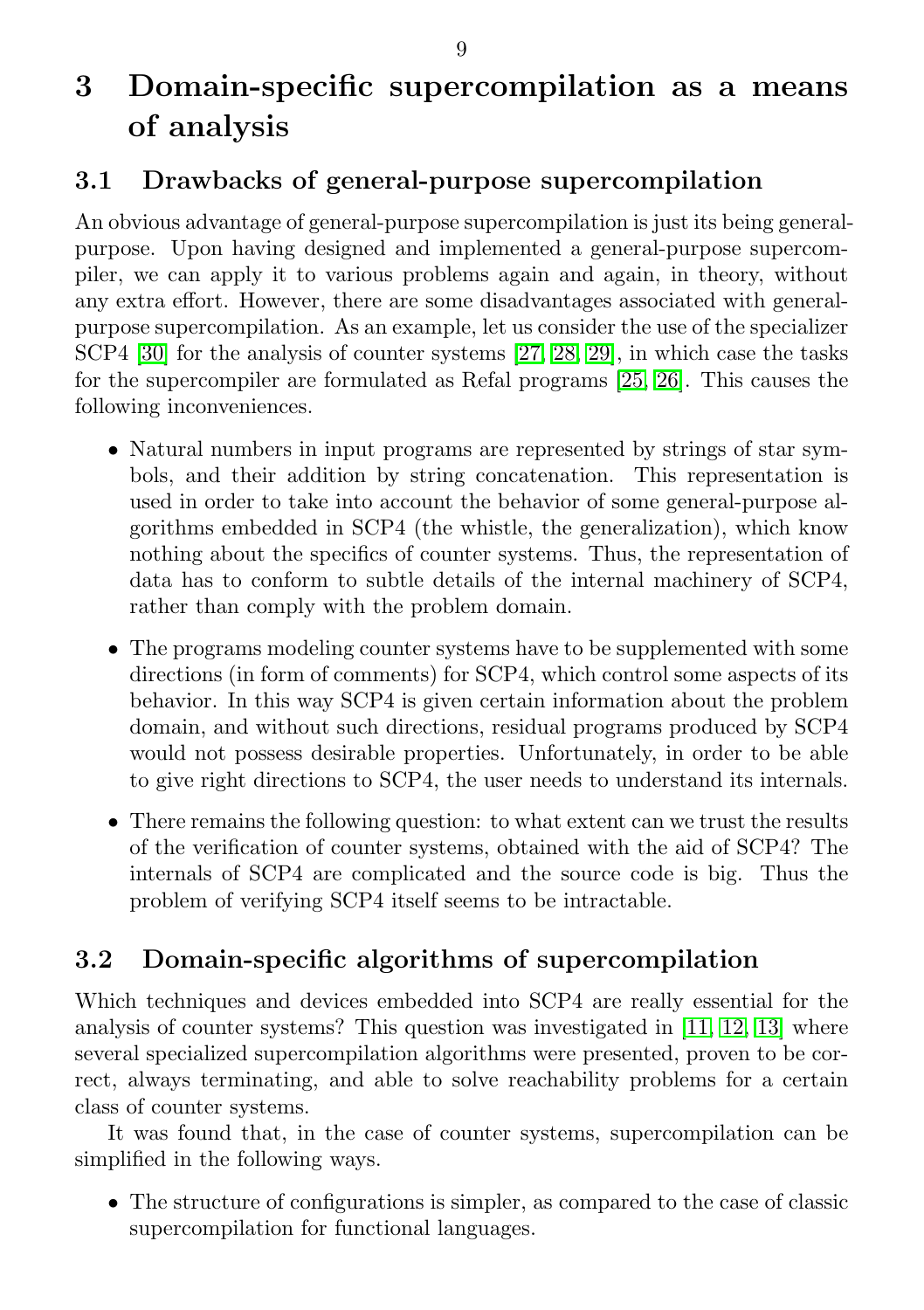- There are no nested function calls.
- There are no multiple occurrences of variables.
- A configuration is a tuple, all configurations consisting of a fixed number of components.
- $A$  component of a configuration is either a natural number  $n$ , or the symbol  $\omega$  (a wildcard, representing an arbitrary natural number).
- ∙ The termination of the supercompilation algorithm is ensured by means of a very simple generalization algorithm: if a component of a configuration is a natural number n, and  $n \geq l$ , where l is a constant given to the supercompiler as one of its input parameters, then n must be replaced with  $\omega$  (and in this way the configuration is generalized). It can be easily seen that, given an  $l$ , the set of all possible configurations is finite.

### <span id="page-10-0"></span>3.3 Domain-specific supercompilers for domain-specific languages

The simplest known domain-specific supercompilation algorithm for counter systems described in [\[12\]](#page-26-11) turned out to be easy to implement with the aid of the MRSC toolkit [\[16,](#page-26-3) [15\]](#page-26-6). The simplicity of the implementation is due to the following.

- ∙ We have only to implement a simplified supercompilation algorithm for a domain-specific language, rather than a sophisticated general-purpose algorithm for a general-purpose language.
- ∙ The MRSC toolkit is based on the language Scala that provides powerful means for implementing embedded DSLs. The implementations can be based either on interpretation (shallow embedding) or on compilation (deep embedding).
- ∙ The MRSC toolkit provides prefabricated components for the construction of graphs of configurations (by adding/removing graph nodes), for manipulating sets of graphs and pretty-printing graphs. When implementing a supercompiler, it is only necessary to implement the parts that depend on the subject language and on the structure of configurations.

When we develop a domain-specific supercompiler, it seems logical for its subject language also to be domain-specific, rather than general-purpose.

In this case the formulations of problems that are submitted to the supercompiler can be concise and natural, since the programs written in the subject DSL may be very close to the informal formulations of these problems. For instance, consider the 3 specifications of the MESI protocol: the informal one (Fig. [1\)](#page-5-1), the one in form of a Refal program (Fig. [2\)](#page-7-0), and the one written in a domain-specific language (Fig. [4\)](#page-11-0).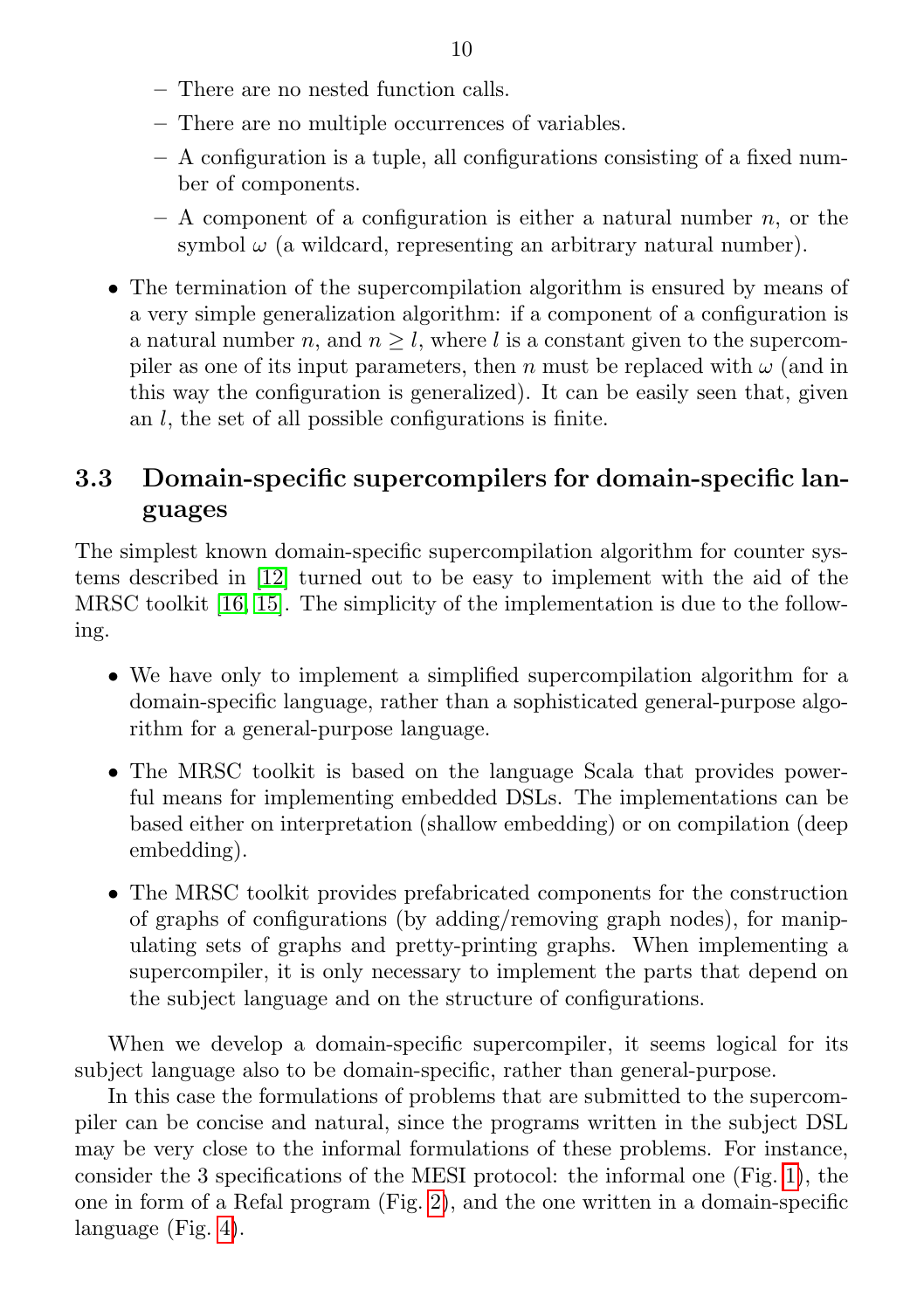```
object MESI extends Protocol {
  val start: Conf = List(Omega, 0, 0, 0)val rules: List [ TransitionRule] = List (
    {case List(i, e, s, m) if i>=1 => List(i-1, 0, s+e+m+1, 0)},
    {case List(i, e, s, m) if e>=1 => List(i, e-1, s, m+1)},
    {case List(i, e, s, m) if s>=1 => List(i+e+s+m-1, 1, 0, 0)},
    {case List(i, e, s, m) if i>=1 => List(i+e+s+m-1, 1, 0, 0)})
  def unsafe(c: Conf) = c match {
    case List(i, e, s, m) if m>=2 => true
    case List(i, e, s, m) if s>=1 && m>=1 => true
    case => false}
}
```
Figure 4: MESI protocol: a protocol model in form of a DSL program

```
package object counters {
  type Conf = List[Expr]
  type TransitionRule = PartialFunction [Conf , Conf]
  ...
}
sealed trait Expr { ... }
trait Protocol {
  val start: Conf
  val rules: List[TransitionRule]
  def unsafe(c: Conf): Boolean
}
```
Figure 5: DSL for specifying counter systems: the skeleton of its implementation in Scala

A protocol model encoded as a DSL program is, in terms of Scala, an object implementing the trait Protocol (Fig. [5\)](#page-11-1). Thus this program is not a firstorder value (as is implicitly assumed in the classic formulation of the Futamura projections [\[4\]](#page-25-4)), but rather is a mixture of first-order values (numbers, lists) and higher-order values (functions). This approach is close to the DSL implementation technique known as "shallow embedding".

By supercompiling the model of the MESI protocol, we obtain the graph of configurations shown in Fig. [6.](#page-12-1)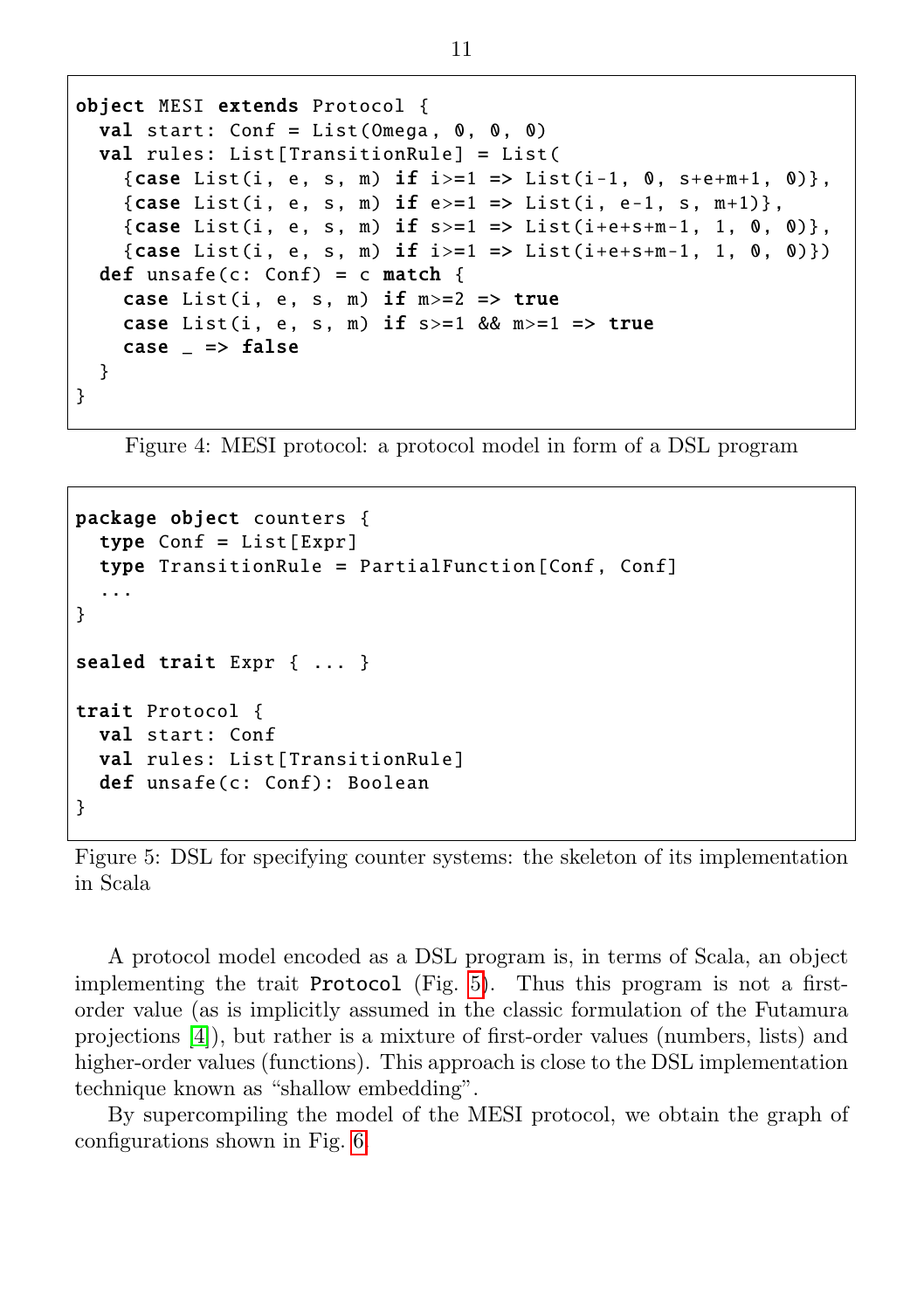<span id="page-12-1"></span>

Figure 6: MESI protocol: the graph of configurations (single-result supercompilation)

<span id="page-12-2"></span>

<span id="page-12-0"></span>Figure 7: MESI protocol: the minimal graph of configurations (multi-result supercompilation)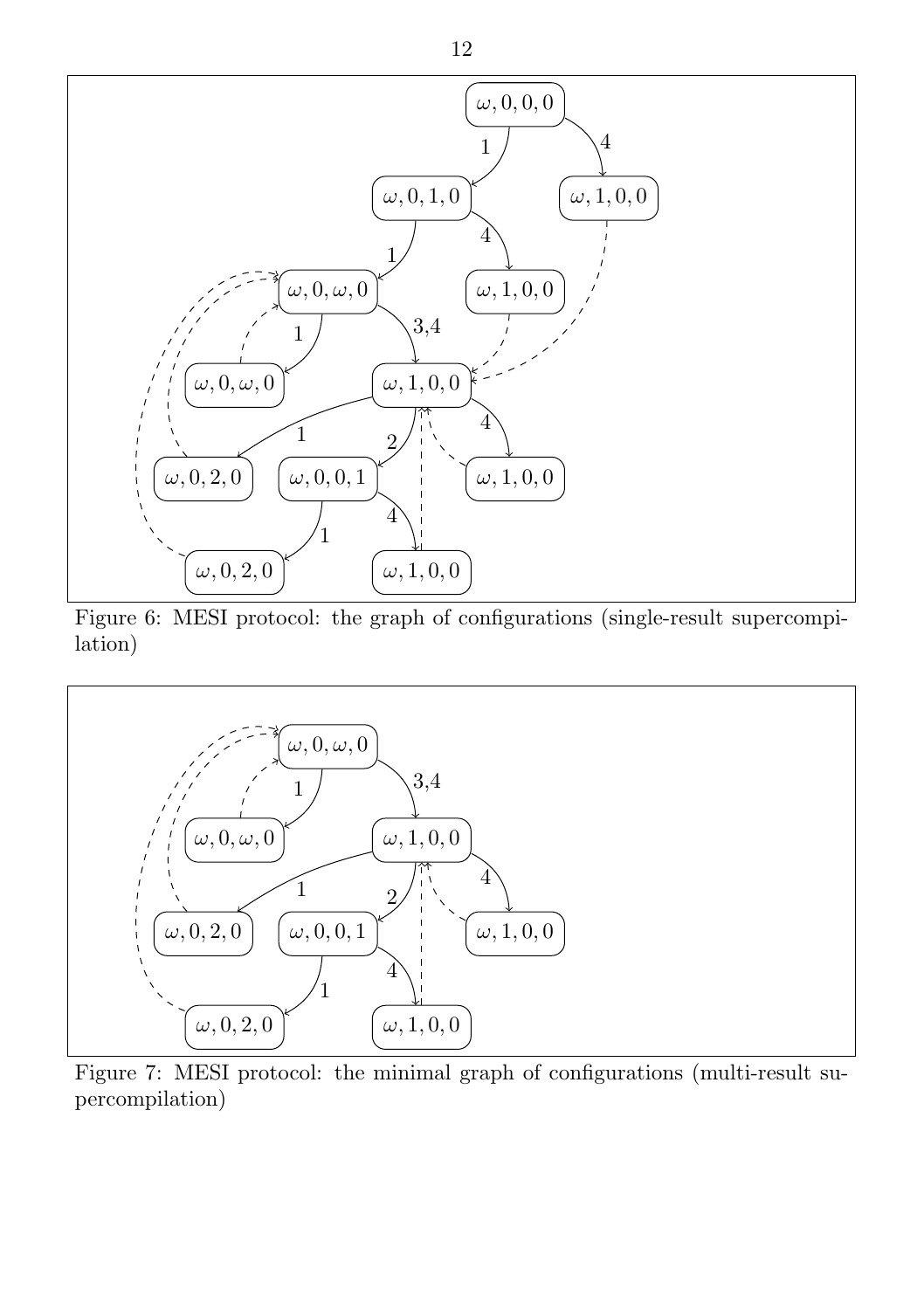# 4 Using multi-result supercompilation for finding short proofs

When analyzing a transition system, a graph of configurations produced by supercompilation describes an upper approximation of the set of reachable states. This graph can be transformed in a human-readable proof that any reachable state satisfy some requirements (or, in other words, cannot be "unsafe").

The smaller the graph the easier it is to understand, and the shorter is the proof that can be extracted from this graph. However, a traditional single-result supercompiler returns a single graph that may not be the smallest one.

A multi-result supercompiler returns a set of graphs, rather than a single graph. Thus the set of graphs can be filtered, in order to select "the best" ones. In the simplest case, "the best" means "the smallest", although the graphs can be filtered according to other criteria (for example, we may select the graphs that are, in a sense, "well-structured", to transform them into "well-structured" proofs).

For example, the graph produced for the MESI protocol (see Fig. [6\)](#page-12-1) by singleresult positive supercompilation [\[35,](#page-28-5) [36\]](#page-28-6) contains 12 nodes, while, by filtering the set of graphs produced by multi-result supercompilation, we can find the graph shown in Fig. [7,](#page-12-2) which only contains 8 nodes.

The point is that single-result supercompilers, especially those meant for program optimization try to avoid the generalization of configurations by all means. This strategy is reasonable and natural in the case of optimizing supercompilation, but it is unlikely to produce minimal graphs. In the above example, single-result supercompilation starts from the configuration  $(\omega, 0, 0, 0)$  and, after a while, comes to the configuration  $(\omega, 0, \omega, 0)$ , which is more general than  $(\omega, 0, 0, 0)$ .

However, multi-result supercompilation, by "a sudden flash of inspiration", starts with generalizing the initial configuration. From the viewpoint of optimizing supercompilation, this action appears to be strange and pointless. But it leads to producing the graph shown in Fig. [7,](#page-12-2) which is a subgraph of the graph in Fig. [6](#page-12-1)

Another interesting point is that in the case of single-result supercompilation the whistle and the generalization algorithm are tightly coupled, since generalization is performed at the moments when the whistle blows, in order to ensure termination of supercompilation. For this reason, the whistle and the generalization algorithm, to be consistent, have to be developed together. In the case of multiresult supercompilation, however, the whistle and generalization are completely decoupled. In particular, configurations can be generalized at any moment, even if the whistle does not regard the situation as dangerous. As a result, a multi-result supercompiler can find graphs that are not discovered by single-result supercompilation.

As an example, let us consider the verification of the MOESI protocol (Fig. [8\)](#page-14-0). The graph produced by single-result supercompilation (Fig. [9\)](#page-15-0) contains 20 nodes, while the graph discovered by multi-result supercompilation (Fig. [10\)](#page-16-1) contains 8 nodes only.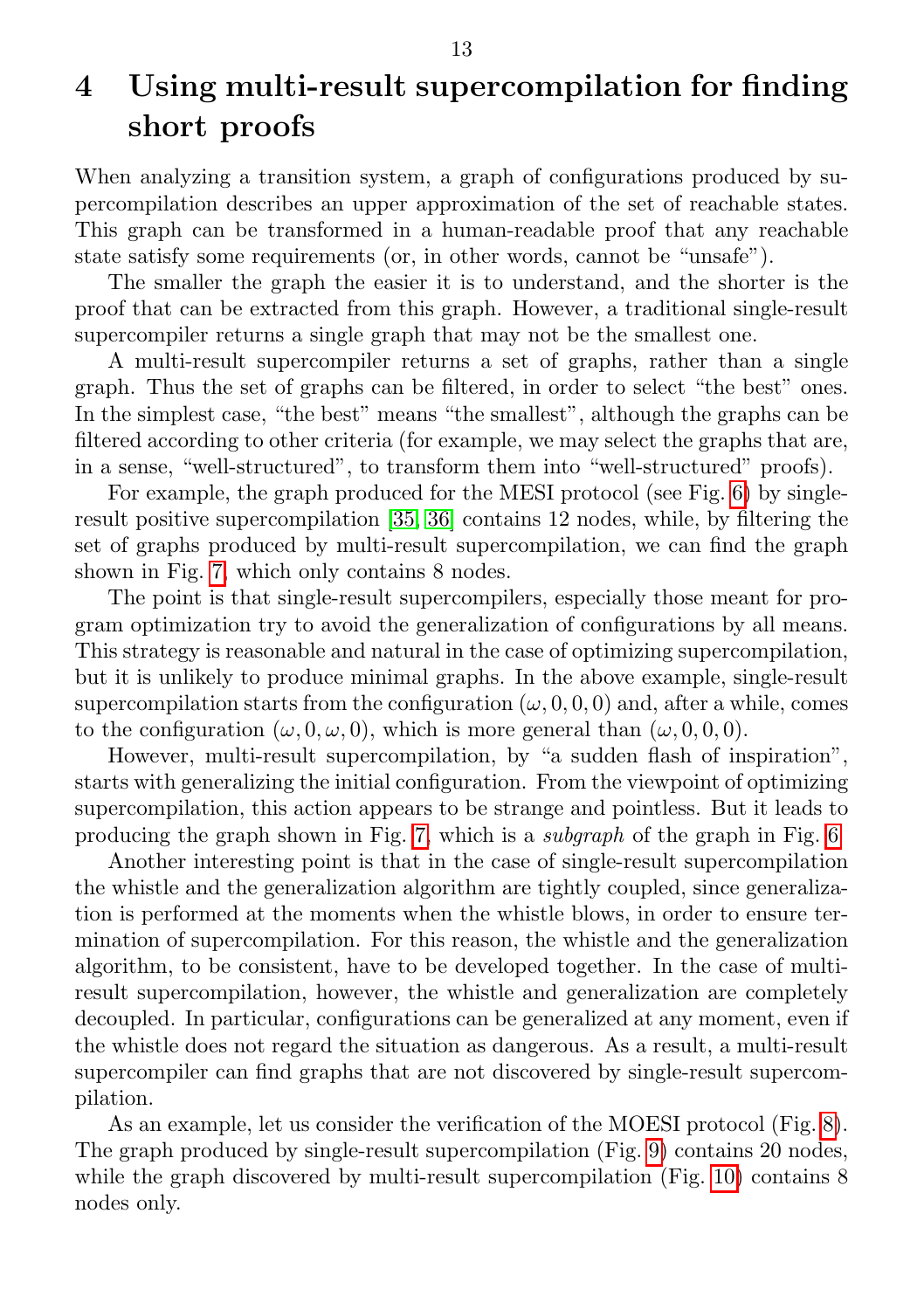```
case object MOESI extends Protocol {
  val start: Conf = List(Omega, 0, 0, 0, 0)val rules: List[TransformRule] =List({}/Trm
      case List(i, m, s, e, o) if i>=1 =>
        List(i-1, 0, s+e+1, 0, o+m)}, { // wh2
      case List(i, m, s, e, o) if e>=1 =>
        List(i, m+1, s, e-1, o)}, { // wh3
      case List(i, m, s, e, o) if s+o>=1 =>
        List(i+e+s+m+o-1, 0, 0, 1, 0)}, { // wm
      case List(i, m, s, e, o) if i>=1 =>
        List(i+e+s+m+o-1, 0, 0, 1, 0)})
  def unsafe(c: Conf) = c match {
    case List(i, m, s, e, o) if m>=1 & e+s+o > = 1 = > true
    case List(i, m, s, e, o) if m>=2 => true
    case List(i, m, s, e, o) if e>=2 => true
    case = \Rightarrow false
  }
}
```
Figure 8: MOESI protocol: a protocol model as a DSL program

This is achieved due to a "brilliant insight" of multi-result supercompilation that the initial configuration  $(\omega, 0, 0, 0, 0)$  can be immediately generalized to the configuration  $(\omega, 0, \omega, 0, \omega)$ . This leads to an 8-node graph that is not contained as a subgraph in the 20-node graph produced by single-result supercompilation. Note that the configuration  $(\omega, 0, \omega, 0, \omega)$  does not appear in the 20-node graph, and, in general, the structure of the graphs in Fig. [9](#page-15-0) and Fig[.10](#page-16-1) is completely different.

It should be noted that there exists a domain-specific supercompilation algorithm for counter systems [\[13\]](#page-26-2) that, in some cases, is able to reduce the number of nodes in the graphs, because, as compared to general-purpose optimizing supercompilers, it generalizes configurations more energetically. For instance, for the MESI protocol, it generates the same graph (Fig. [7\)](#page-12-2), as that produced by multi-result supercompilation.

The idea of this feature of the supercompilation algorithm is the following. Suppose, in the process of supercompilation there appears a configuration  $c$ , such that  $c$  is an instance of a configuration  $c'$  that is already present in the graph. Then  $c$  has to be generalized to  $c'$ .

14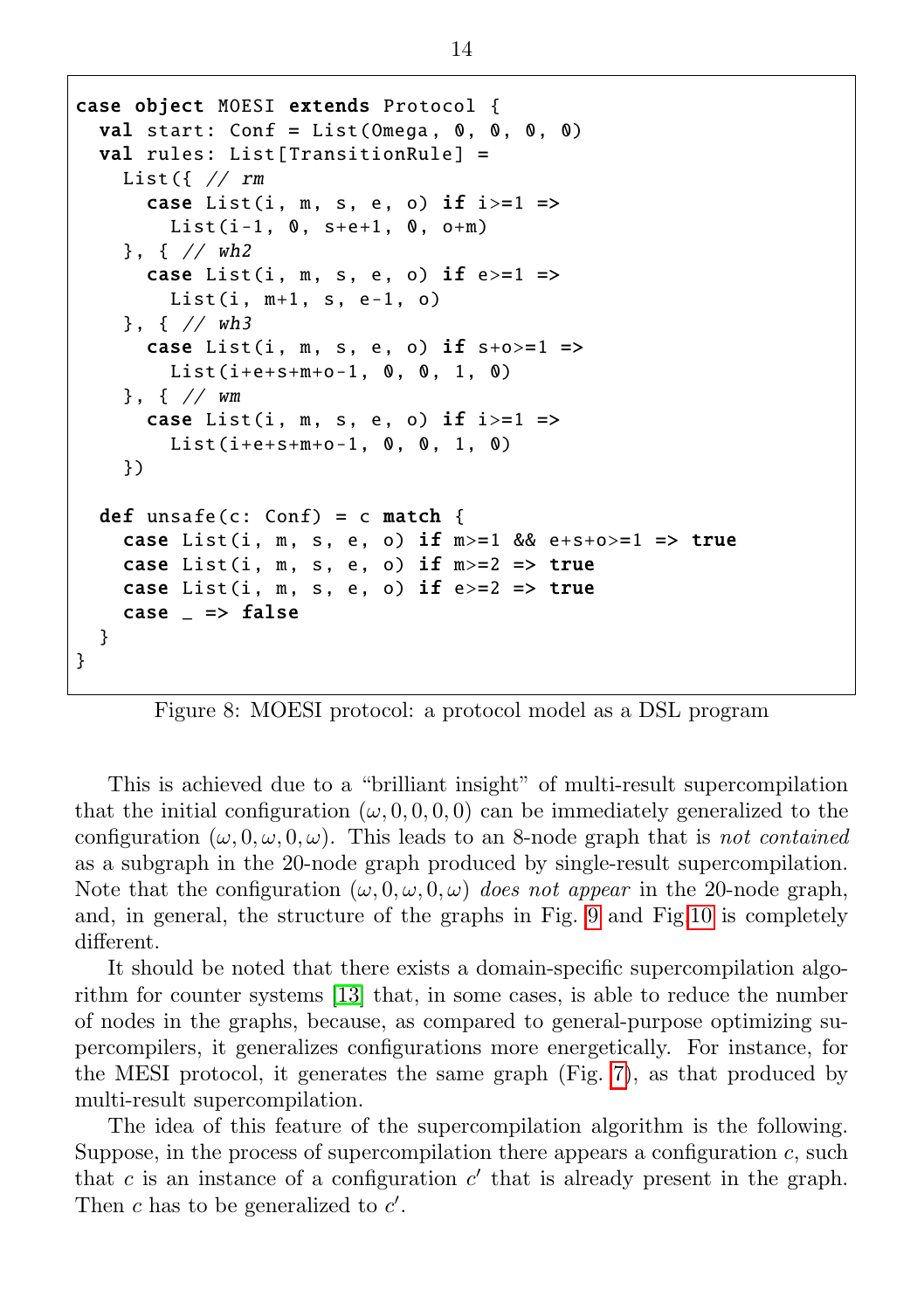<span id="page-15-0"></span>

Figure 9: MOESI protocol: the graph of configurations (single-result supercompilation)

Unfortunately, this algorithm is not always successful in generating minimal graphs. For example, in the case of the MOESI protocol, multi-result supercompilation finds such configurations that do not appear in the process of classic positive supercompilation [\[35,](#page-28-5) [36\]](#page-28-6).

The table in Fig. [11](#page-16-2) compares the results of verifying 13 cache coherence and communication protocols. The column SC shows the number of nodes in the graphs produced by classic single-result positive supercompilation, and the column MRSC shows the number of nodes in the graphs produced by straightforward multi-result supercompilation derived from positive supercompilation [\[35,](#page-28-5) [36\]](#page-28-6) according to the scheme described in [\[15\]](#page-26-6). It is evident that, practically always, multi-result supercompilation is able to find graphs of smaller size than those produced by single-result supercompilation.

15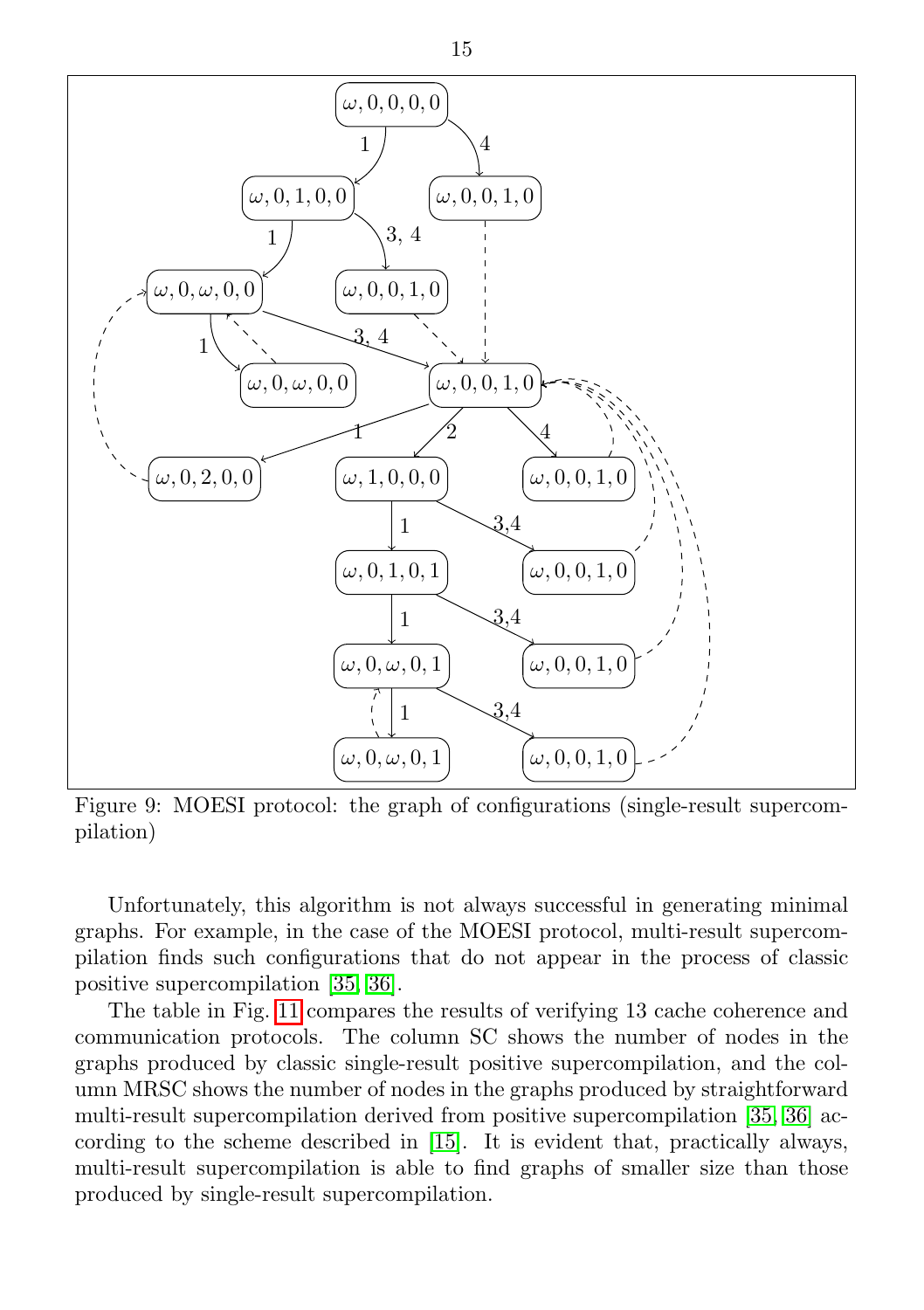<span id="page-16-1"></span>

Figure 10: MOESI protocol: the minimal graph of configurations (multi-result supercompilation)

<span id="page-16-2"></span>

|                   | SC | <b>MRSC</b>    |
|-------------------|----|----------------|
| Synapse           | 11 | 6              |
| MSI               | 8  | 6              |
| <b>MOSI</b>       | 26 | 14             |
| <b>MESI</b>       | 14 | 9              |
| <b>MOESI</b>      | 20 | 9              |
| Illinois          | 15 | 13             |
| <b>Berkley</b>    | 17 | 6              |
| Firefly           | 12 | 10             |
| Futurebus         | 45 | 24             |
| Xerox             | 22 | 13             |
| Java meta-locking | 35 | 25             |
| ReaderWriter      | 48 | 9              |
| DataRace          | 9  | $\overline{5}$ |

Figure 11: Single-result vs. multi-result supercompilation: the size of proofs (represented by graphs of configurations)

# <span id="page-16-0"></span>5 Domain-specific residualization of the graphs of configurations

Traditionally, general-purpose supercompilation is performed in two steps. At the first step, a finite graph of configurations is produced. At the second step, this graph is "residualized", i.e. transformed into a residual program. For example, the supercompiler SCP4 generates residual programs in the language Refal (see Fig. [3\)](#page-8-0)

When the purpose of supercompilation is the analysis of counter systems,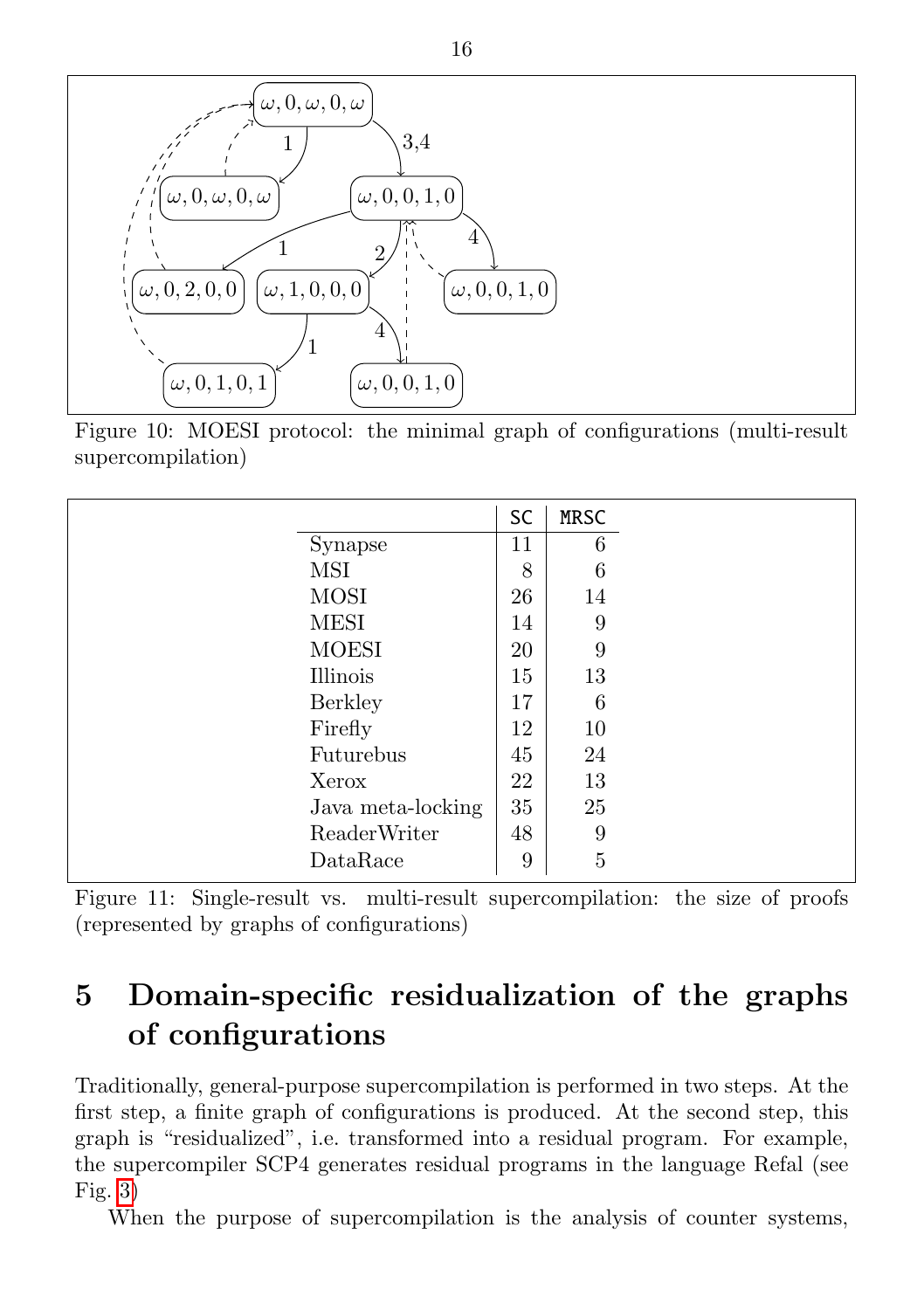```
theory mesi
imports Main
begin
inductive mesi :: "(nat * nat * nat * nat) => bool" where
  "mesi (i, 0, 0, 0)" |
  "mesi (Suc i, e, s, m) ==> mesi (i, 0, Suc (s + e + m), 0)" |
  "mesi (i, Suc e, s, m) ==> mesi (i, e, s, Suc m)" |
  "mesi (i, e, Suc s, m) ==> mesi (i + e + s + m, Suc 0, 0, 0)" |
  "mesi (Suc i, e, s, m) = > mesi (i + e + s + m, Suc 0, 0, 0)"
inductive unsafe :: "(nat * nat * nat * nat) => bool" where
  "unsafe (i, e, s, Suc (Suc m))" |
  "unsafe (i, e, Suc s, Suc m)"
inductive mesi' :: "(nat * nat * nat * nat) => bool" where
  "mesi'(_, Suc 0, 0, 0)""mesi'(_-, 0, 0, Suc 0)""mesi' (_, 0,_, 0)"lemma inclusion: "mesi c ==> mesi' c"
  apply(erule mesi.induct)
  apply(erule mesi'.cases | simp add: mesi'.intros)+
done
lemma safety: "mesi ' c ==> ∼unsafe c"
  apply(erule mesi '. cases)
  apply(erule unsafe.cases | auto )+
done
theorem valid: "mesi c ==> ∼unsafe c"
  apply(insert inclusion safety, simp)
done
end
```
Figure 12: MESI protocol: the script for the proof assistant Isabelle produced by the domain-specific supercompiler.

residual programs are not executed, but analyzed to see whether they possess some desirable properties. For example, as regards the program in Fig. [3,](#page-8-0) all that matters is whether it can return False, or not? This can be determined either by asking a human's opinion, or, in a more rigorous way, by submitting the program to a data flow analysis algorithm [\[6\]](#page-25-5).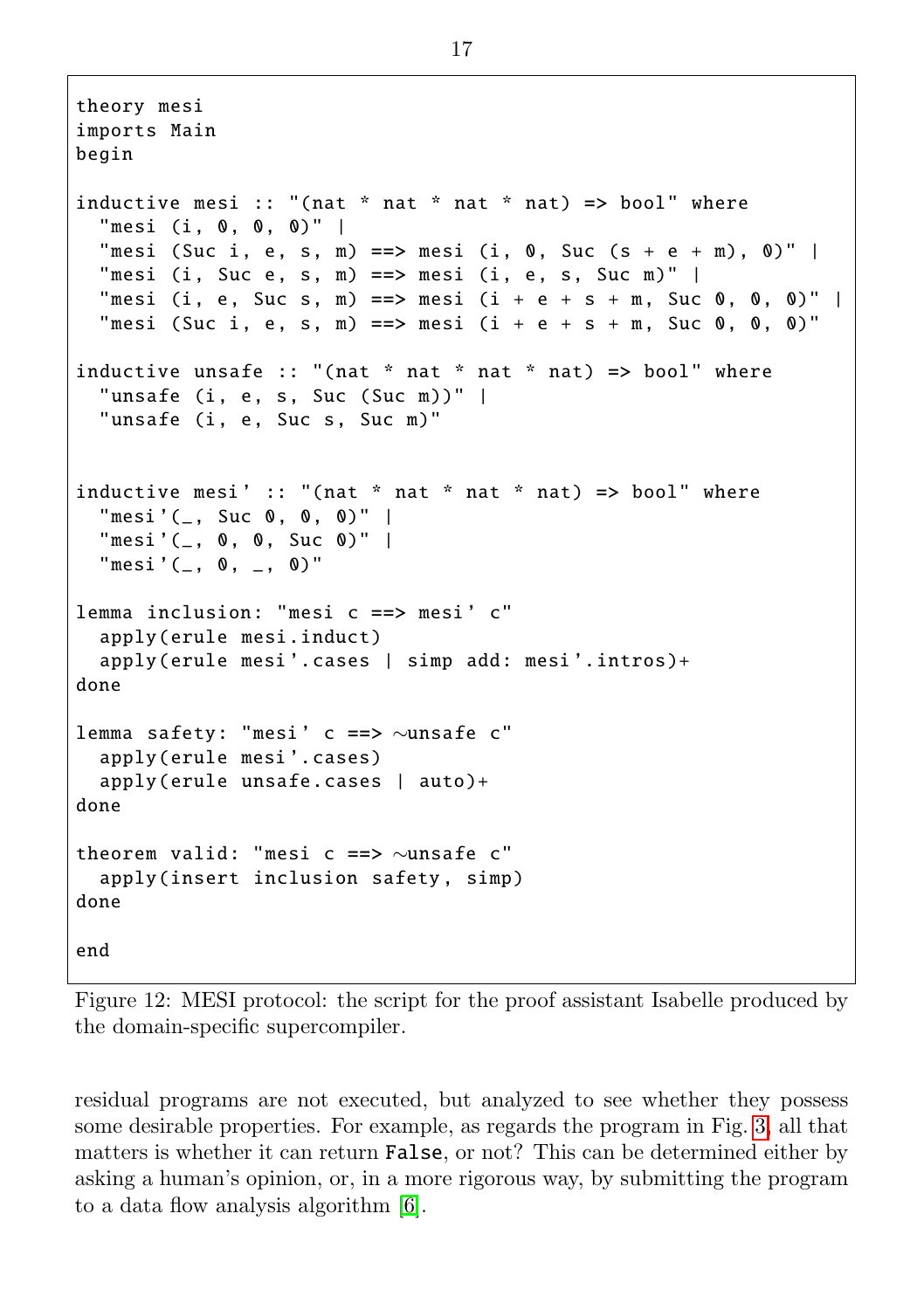However, when using supercompilation for the analysis of counter systems, we can take an easier way: it turns out that graphs of configurations are easier to analyze, than residual programs. Thus, we can dispense with the generation of residual programs for the purposes of separating the good outcomes of supercompilation from the bad ones. Moreover, upon selecting a graph with desirable properties, instead of generating a residual program in a programming language, we can transform the graph into a script for a well-known proof assistant [\[18\]](#page-26-7), in order to verify the results obtained by supercompilation.

In particular, we have implemented a domain-specific supercompiler that transforms graphs of configurations into scripts for the proof assistant Isabelle [\[32\]](#page-28-8). A script thus produced specifies the reachability problem for a protocol and, in addition, a number of tactics that instruct Isabelle how to formally prove that all reachable states are safe.

For example, in the case of the MESI protocol, the script shown in Fig. [12](#page-17-0) is produced. The script comprises the following parts.

- ∙ Inductive definitions of the predicate mesi, specifying the set of reachable states, and the predicate unsafe, specifying the set of unsafe states (unsafe), which are the same (modulo notation) as in the source DSL program.
- ∙ An inductive definition of the predicate mesi', specifying a set of states that is an upper approximation to the set specified by mesi. This definition (modulo notation) enumerates configurations appearing in the graph in Fig. [7.](#page-12-2) In order to reduce the size of the script, a simple optimization is applied: if the graph contains two configurations  $c'$  and  $c$ , where  $c'$  is an instance of  $c$ , then  $c'$  is not included into the definition of the predicate mesi'. The definition of mesi' is the most important (and non-trivial) part of the script.
- ∙ The lemma inclusion, asserting that any reachable state belongs to the set specified by mesi', or, in other words, for any state  $c$ , mesi  $c$  implies mesi' $c$ .
- ∙ The lemma safety, asserting that all states in the set specified by mesi' are safe, or, in other words, for any state c, mesi' c implies  $\neg$ unsafe c.
- ∙ The main theorem: any reachable state is safe. In other words, for all states c, mesi c implies  $\neg$ unsafe c. This trivially follows from the lemmas inclusion and safety).

The fundamental difference between the definitions of mesi and mesi' is that mesi is defined inductively, while the definition of mesi' is just an enumeration of a finite number of cases. For this reason, the lemma safety can be proven by tedious, yet trivial case analysis.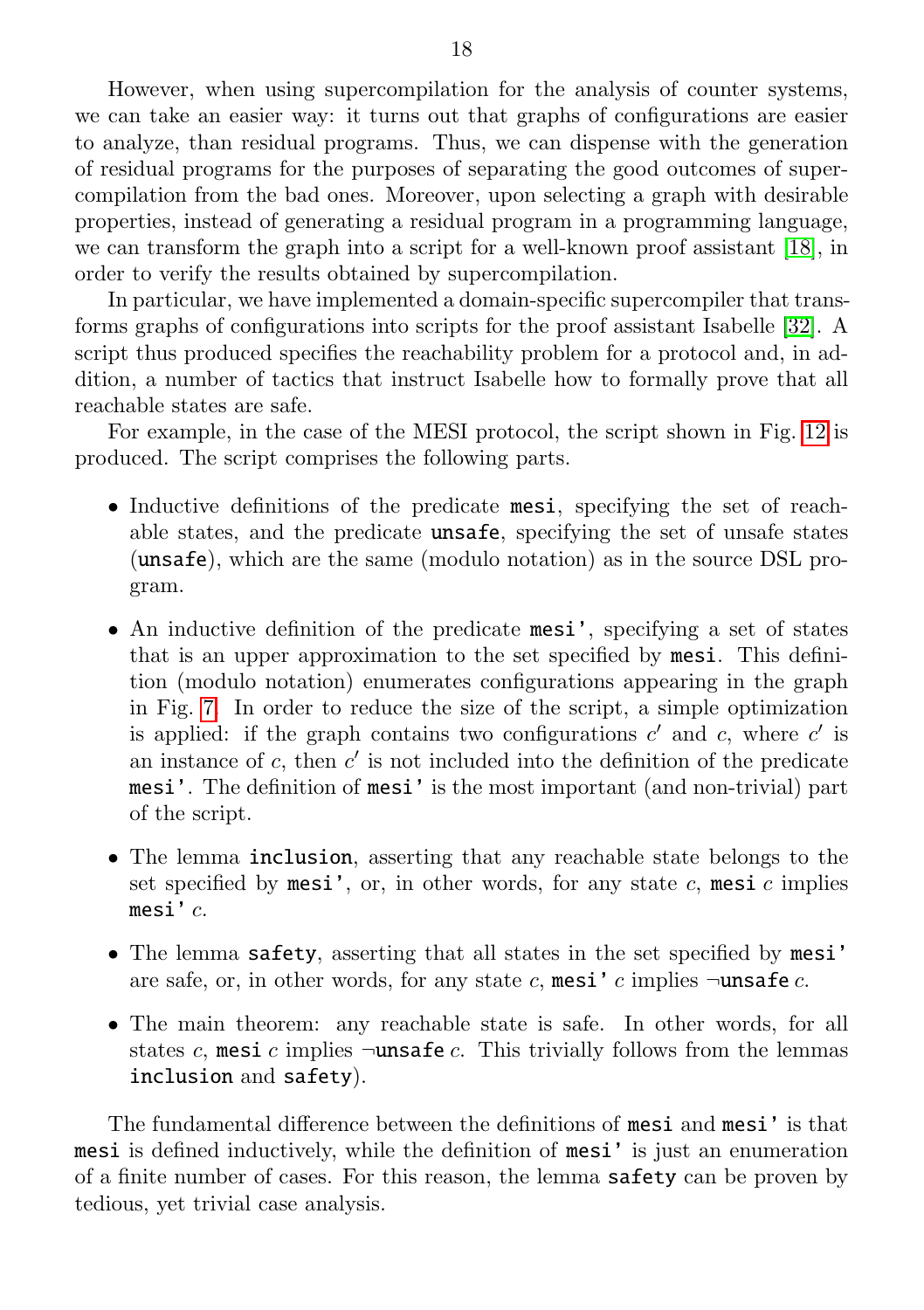Thus the rôle of supercompilation in the analysis of counter systems amounts to generalizing the description of the set of reachable states in such a way that proving the safety of reachable states becomes trivial. Therefore, supercompilation can be regarded as a useful supplement to other theorem-proving and verification techniques.

# <span id="page-19-0"></span>6 Improving the efficiency of supercompilation by taking into account the specifics of the domain

### <span id="page-19-1"></span>6.1 Exploiting the mathematical properties of domain-specific operations

In the case of supercompilation for counter systems it is sufficient to deal with configuration of the form  $(a_1, \ldots, a_n)$ , whose each component  $a_i$  is either a natural number N, or the symbol  $\omega$ . As regards driving, it is sufficient to deal with tests of the form either  $e = N$ , or  $e \ge N$ , where N is a natural number and e is an arithmetic expression that can only contain the operators  $+$ ,  $-$ , natural numbers and  $\omega$ . The operations on arguments with  $\omega$  are performed in the following way:  $N < \omega$  = True and  $\omega + N = \omega - N = \omega + \omega = \omega$ . The operations are easy to implement in terms of the language Scala (see Fig[.13\)](#page-20-0).

But, if we use a general-purpose supercompiler, dealing with programs in a general-purpose language, the supercompiler does not have any knowledge about the problem domain and the operations over domain-specific data structures. For example, when the supercompiler SCP4 is used for the verification of protocols, natural numbers have to be encoded as strings of the star symbol, and addition of natural numbers as concatenation of strings (see Fig. [2](#page-7-0) and [3\)](#page-8-0). As a consequence, it becomes difficult (both for humans and for supercompilers) to see that a program operates on natural numbers.

#### <span id="page-19-2"></span>6.2 Handling non-determinism in a direct way

When a supercompiler is a general-purpose one, its subject language is usually designed for writing deterministic programs. This causes some inconveniences in cases where supercompilation is used for the analysis of non-deterministic systems. If a model of a non-deterministic system has to be encoded as a deterministic program, there arises the need for using various tricks and artificial workarounds, which, certainly, complicates the program and obscures its meaning.

Consider, for example, the model of the MESI protocol in Fig. [2,](#page-7-0) encoded as a Refal program. The entry point of the program is the function Go which takes 2 parameters: e.A and e.I [\[25,](#page-27-10) [26\]](#page-27-11).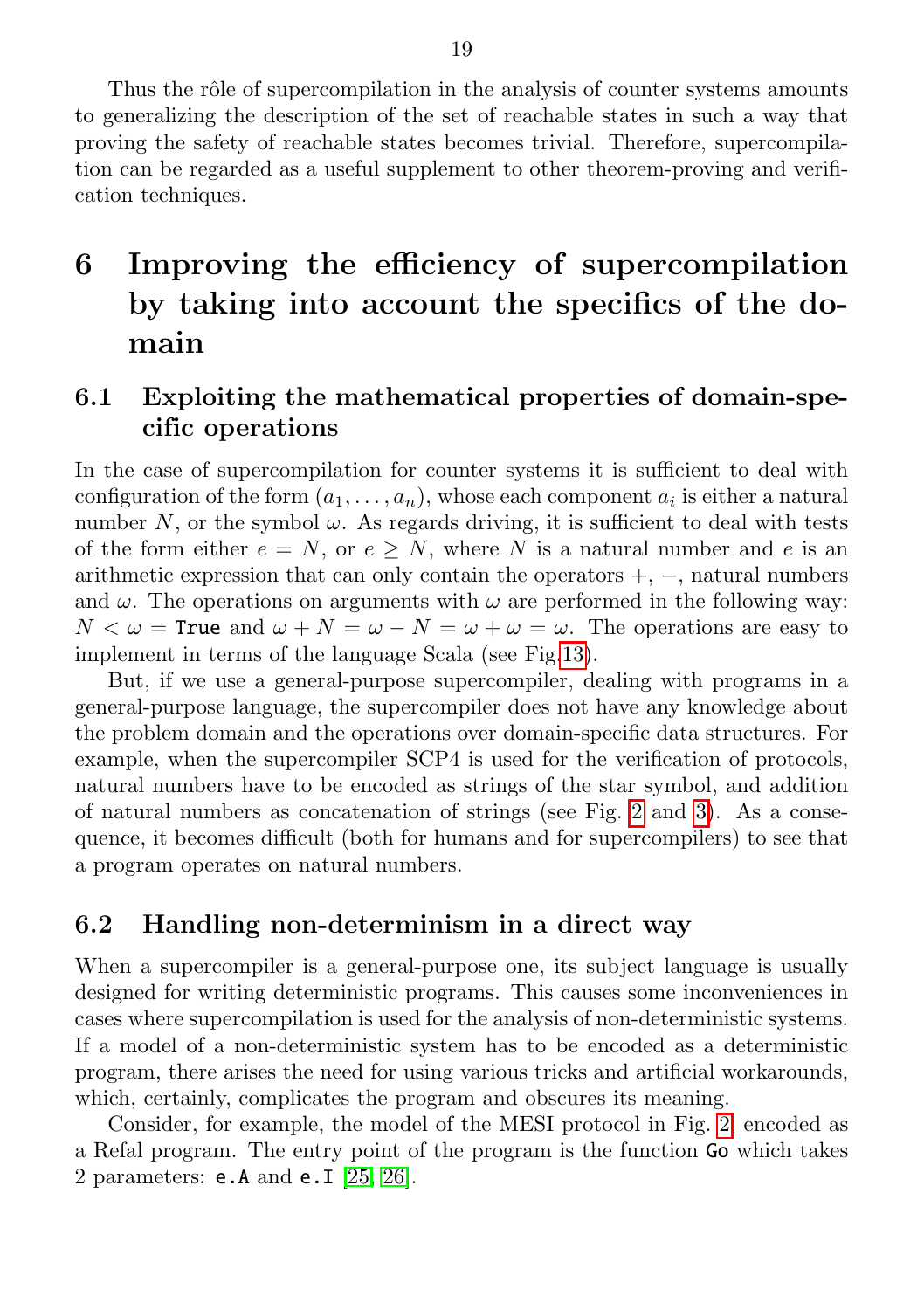```
package object counters {
  ...
  \texttt{implicit def} intToExpr(i: Int): Expr = Num(i)
}
sealed trait Expr {
  def +( comp: Expr ): Expr
  def -(comp: Expr): Expr
  def \geq=(i: Int): Booleandef == (i: Int): Boolean}
case class Num(i: Int) extends Expr {
  def +(comp: Expr) = comp match {
    case Omega => Omega
    case Num(i) \implies Num(i + i)}
  def -(comp: Expr) = comp match {
    case Omega => Omega
    case Num(j) \implies Num(i - j)}
  def ==(j: Int) = i == j
  def >= (i: Int) = i >= j}
case object Omega extends Expr {
  def +(comp: Expr) = Omega
  def -(comp: Expr) = Omega
  def \ge = (comp: Int) = truedef == (i: Int) = true}
```
Figure 13: Counter systems: operations over components of configurations implemented in Scala.

#### $\texttt{SENTRY}$  Go {e.A (e.I) =  $\langle$ Loop (e.A) (Invalid e.I)(Modified )(Shared )(Exclusive ) >;}

The parameter e.I is used for building the initial state, while the parameter e.A has been artificially introduced in order to simulate non-determinism. Since the rules describing the transition system are not mutually exclusive, more than one rule can be applicable at the same time, and the value of the parameter e.A is a sequence of rule names, prescribing which rule must be applied at each step.

Unfortunately, this additional parameter, pollutes not only the source program, but also the configurations emerging during supercompilation and, finally, the residual program (see Fig. [3\)](#page-8-0), thereby obscuring its meaning.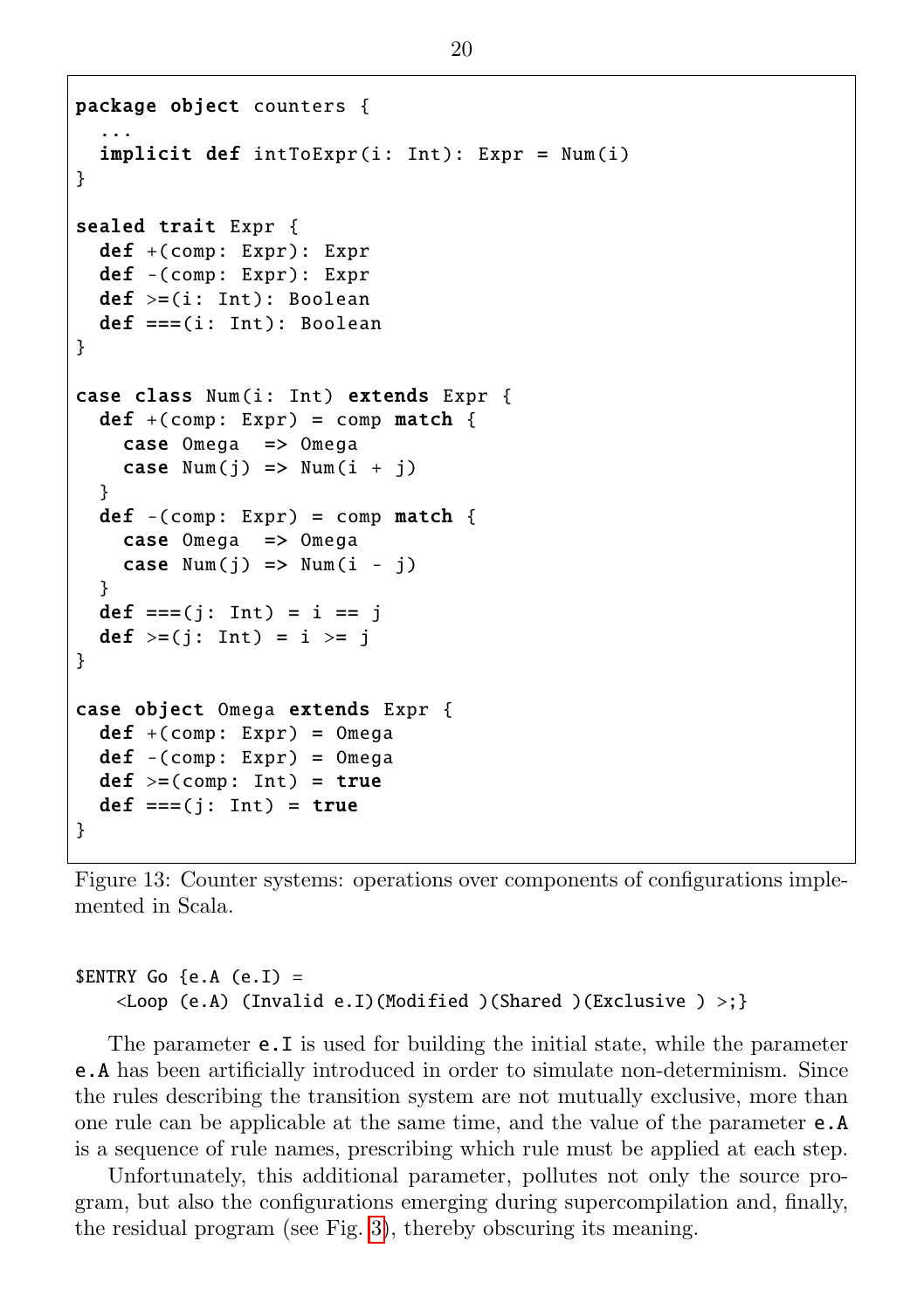However, if a model of a non-deterministic system is encoded as a program in a non-deterministic language (see Fig. [4\)](#page-11-0), then there disappears the need for using tricks and workarounds related to non-determinism. Also note that nondeterminism, by itself, does not create additional problems for supercompilation, as, unlike an ordinary interpreter, a supercompiler has to consider all possible ways of executing a program (for a given set of initial states).

### <span id="page-21-0"></span>6.3 Filtering graphs of configurations, rather than residual programs

As has been discussed in Section [2,](#page-5-0) multi-result supercompilation can be used for finding residual programs satisfying some criteria. Since a multi-result supercompiler may produce hundreds, or even thousands of residual programs, there is a need for automatic filtering of residual programs.

For example, when applying a general-purpose supercompiler for the analysis of counter systems, we need a filter for selecting residual problems that are certain not to return False, and such a filter can be constructed on the basis of wellknown data-flow analysis algorithms [\[6\]](#page-25-5).

In the case of domain-specific supercompilation, however, "residual programs" may not be programs in traditional sense of the word. For instance, the result produced by analyzing a counter system can be presented as a script for an automatic proof assistant (see Section [5\)](#page-16-0). So the filtering of programs should be replaced with the filtering of something else.

Fortunately, it turns out that filtering of the final results of supercompilation can be replaced with filtering of graphs of configurations. Moreover, taking into account the specifics of the domain allows the process of filtering to be optimized by discarding some graphs that are in construction, without waiting for them to be completed. This can considerably reduce the amount of work performed by a multi-result supercompiler, because discarding an incomplete graph prunes the whole set of graphs that would be generated by completing the discarded graph.

As regards counter systems, the specifics of the domain are the following. The predicate unsafe must be monotonic with respect to configurations: for all configurations c and c', such that c is an instance of c', unsafec implies unsafec'. Another point is that if a configuration  $c$  has appeared in a graph of configurations, it can be removed by supercompilation only by replacing  $c$  with a more general configuration  $c'$  (such that c is an instance of  $c'$ ). Thus, if c is unsafe, it can only be replaced with an unsafe configuration (due to the monotonicity of the predicate unsafe). Therefore, if a graph contains an unsafe configuration, it can be discarded immediately, since all graphs produced by completing that graph would also contain unsafe configurations.

The detection of unsafe configurations can be performed at various places in the supercompilation algorithm, and the choice of such places bears great influence on the efficiency of multi-result supercompilation.

The next optimization, depending on the specifics of the domain, takes into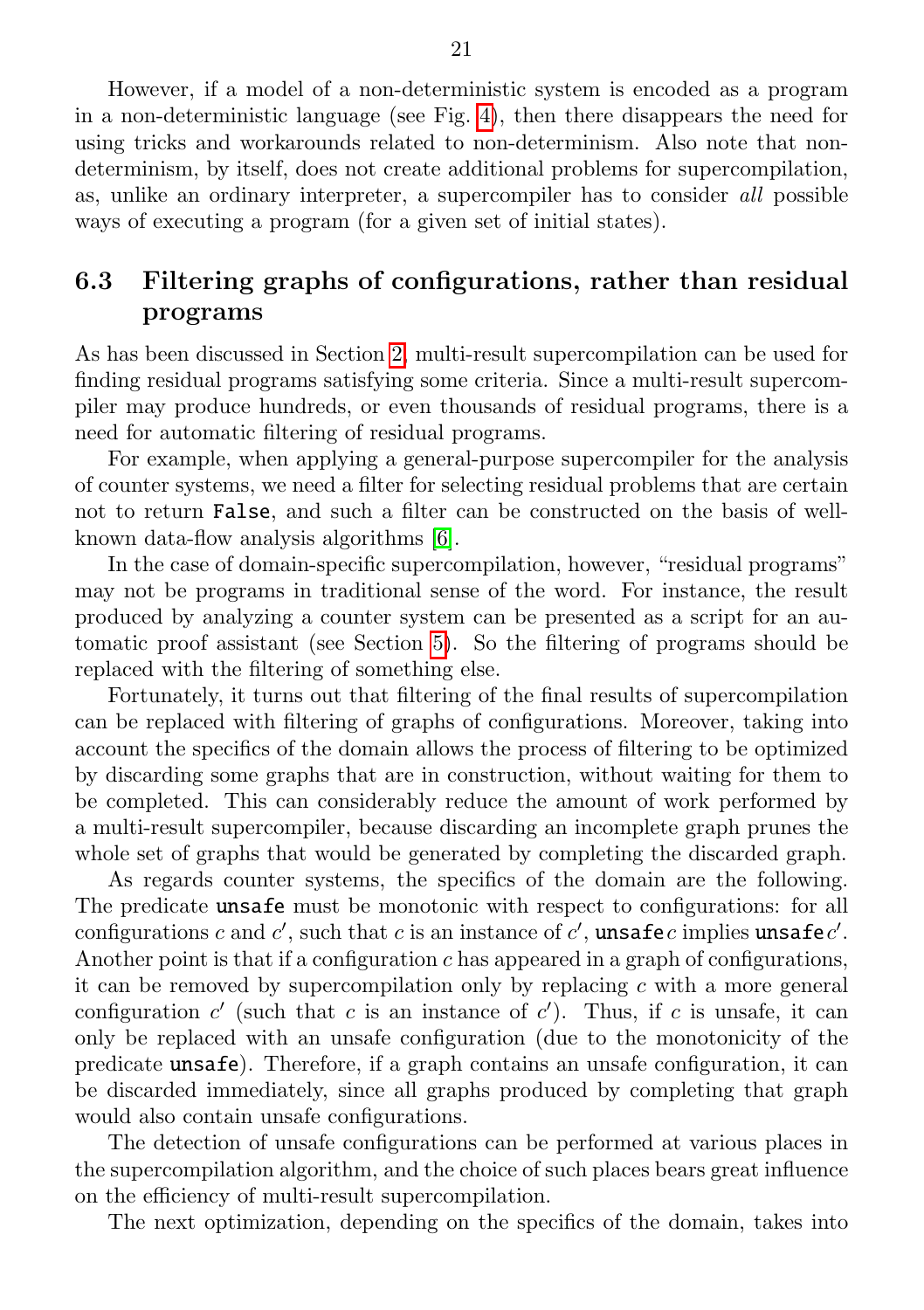<span id="page-22-0"></span>

|              |           | SC <sub>1</sub>   | SC <sub>2</sub> | SC <sub>3</sub> | SC <sub>4</sub> | SC <sub>5</sub> |
|--------------|-----------|-------------------|-----------------|-----------------|-----------------|-----------------|
|              | completed | 48                | $\overline{37}$ | $\overline{3}$  | 3               | 1               |
| Synapse      | pruned    | $\theta$          | $\overline{0}$  | $\overline{0}$  | $\theta$        | $\overline{2}$  |
|              | commands  | 321               | 252             | 25              | 25              | 15              |
|              | completed | $\overline{22}$   | $\overline{18}$ | $\overline{2}$  | $\overline{2}$  | 1               |
| <b>MSI</b>   | pruned    | $\overline{0}$    | $\overline{0}$  | $\overline{0}$  | $\overline{0}$  | 1               |
|              | commands  | 122               | 102             | 15              | 15              | 12              |
|              | completed | 1233              | 699             | 6               | 6               | 1               |
| <b>MOSI</b>  | pruned    | $\theta$          | $\overline{0}$  | $\theta$        | $\theta$        | 5               |
|              | commands  | 19925             | 11476           | 109             | 109             | 35              |
|              | completed | 1627              | 899             | $\overline{6}$  | $\overline{3}$  | 1               |
| <b>MESI</b>  | pruned    | $\theta$          | $\overline{0}$  | 27              | 20              | 21              |
|              | commands  | 16329             | 9265            | 211             | 70              | 56              |
|              | completed | 179380            | 60724           | 81              | $\overline{30}$ | $\overline{2}$  |
| <b>MOESI</b> | pruned    | $\theta$          | 0               | 0               | 24              | 36              |
|              | commands  | 2001708           | 711784          | 922             | 384             | 126             |
|              | completed | 2346              | 1237            | $\overline{2}$  | $\overline{2}$  | 1               |
| Illinois     | pruned    | $\Omega$          | $\theta$        | 21              | 17              | 18              |
|              | commands  | 48364             | 26636           | 224             | 74              | 61              |
|              | completed | 3405              | 1463            | $\overline{30}$ | $\overline{30}$ | $\overline{2}$  |
| Berkley      | pruned    | $\overline{0}$    | $\overline{0}$  | 0               | 0               | 14              |
|              | commands  | 26618             | 12023           | 282             | 282             | 56              |
|              | completed | $\overline{2503}$ | 1450            | $\overline{2}$  | $\overline{2}$  | 1               |
| Firefly      | pruned    | $\theta$          | $\overline{0}$  | $\overline{2}$  | $\overline{2}$  | 3               |
|              | commands  | 39924             | 24572           | 47              | 25              | 21              |
|              | completed |                   |                 |                 |                 | $\overline{4}$  |
| Futurebus    | pruned    |                   |                 |                 |                 | 148328          |
|              | commands  |                   |                 |                 |                 | 516457          |
|              | completed | 317569            | 111122          | 29              | 29              | $\overline{2}$  |
| Xerox        | pruned    | $\Omega$          | $\theta$        | $\Omega$        | $\theta$        | 1               |
|              | commands  | 5718691           | 2031754         | 482             | 482             | 72              |
|              | completed |                   |                 |                 |                 | $\overline{10}$ |
| Java.        | pruned    |                   |                 |                 |                 | 329886          |
| meta-locking | commands  |                   |                 |                 |                 | 1043563         |
|              | completed | 892371            | 402136          | 898             | 898             | 6               |
| ReaderWriter | pruned    | $\Omega$          | $\theta$        | 19033           | 19033           | 1170            |
|              | commands  | 24963661          | 11872211        | 123371          | 45411           | 3213            |
|              | completed | 51                | 39              | 8               | 8               | $\overline{3}$  |
| DataRace     | pruned    | $\theta$          | $\theta$        | $\theta$        | $\theta$        | 4               |
|              | commands  | 360               | 279             | 57              | 57              | 31              |

Figure 14: Resources consumed by different various of multi-result supercompilation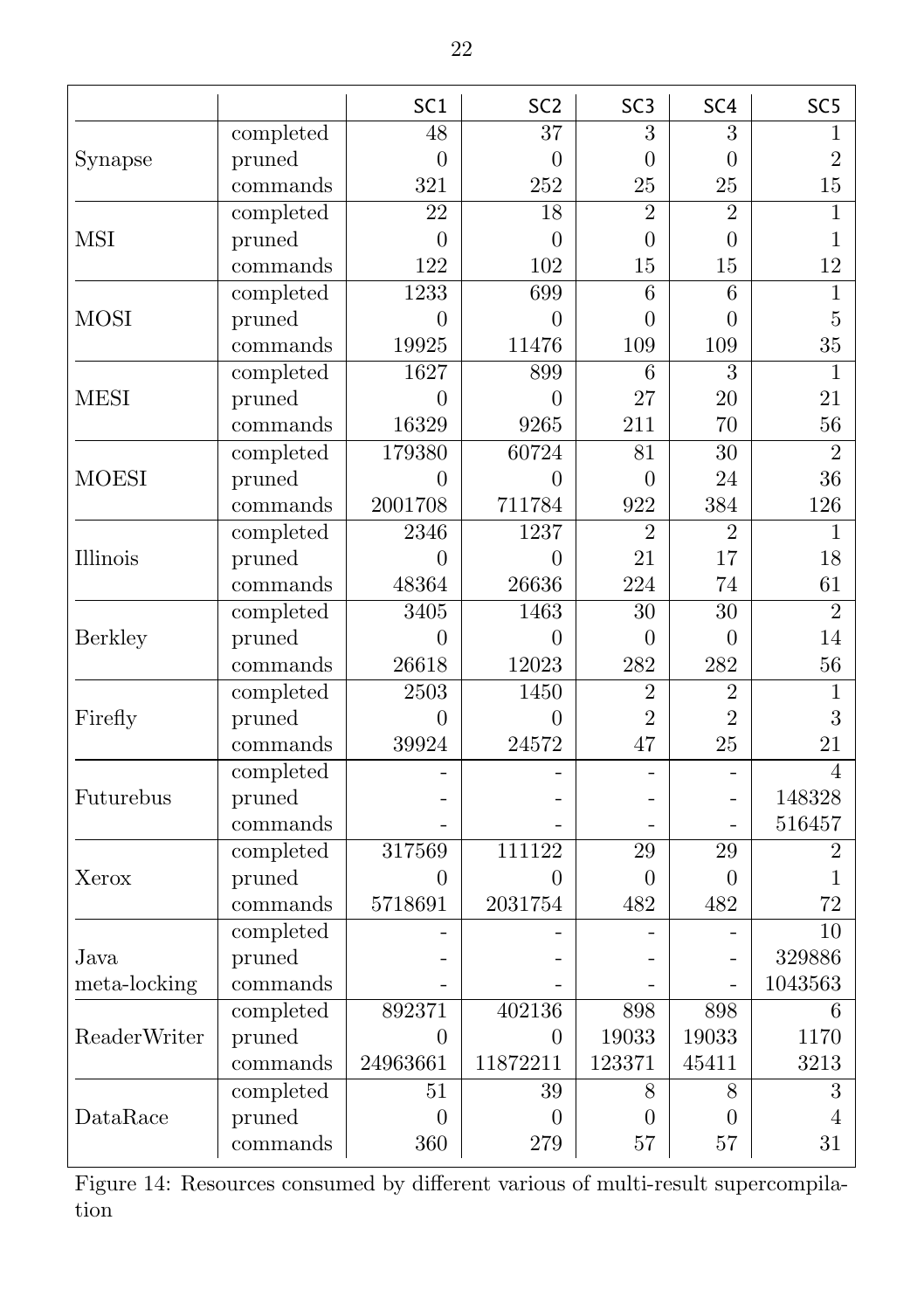account the properties of the set of all possible generalizations of a given configuration  $c$ .

Namely, all generalizations of  $c$  can be obtained by replacing some numeric components of c with  $\omega$ . Thus, the configuration (0,0) can be generalized in 3 ways, to produce  $(\omega, 0)$ ,  $(0, \omega)$  and  $(\omega, \omega)$ . Note that  $(\omega, \omega)$  is a generalization with respect to  $(\omega, 0)$  and  $(0, \omega)$ .

A na¨ıve multi-result supercompilation algorithm, when trying to rebuild a configuration  $c$  by replacing it with a more general configuration  $c'$ , considers all possible generalizations of  $c$  immediately. If a generalization  $c'$  is not a maximal one, after a while, it will be, in turn, generalized. For instance,  $(\omega, 0)$ , and  $(0, \omega)$ will be generalized to  $(\omega, \omega)$ . Thus the same graph of configurations will be produced 3 times: by immediately generalizing  $(0, 0)$  to  $(\omega, \omega)$ , and by generalizing  $(0, 0)$  to  $(\omega, \omega)$  in two steps, via  $(\omega, 0)$ , and  $(0, \omega)$ .

The number of graphs, considered during multi-result supercompilation, can be significantly reduced, by allowing only minimal generalization of a configuration, which can be obtained by replacing a single numeric component in a configuration with  $\omega$ .

We have studied the performance of 5 variations of a supercompilation algorithm for counter systems: SC1, SC2, SC3, SC4 and SC5. Each variant differs from the previous one in that it introduces an additional optimization.

- ∙ SC1. Filtering and generation of graphs are completely decoupled. A graph is examined by the filter only after having been completed. Thus, no use is made of the knowledge about domain-specific properties of generalization (its decomposability into elementary steps) and the predicate unsafe (its monotonicity). This design is modular, but inefficient.
- ∙ SC2. The difference from SC1 is that, when rebuilding a configuration , SC2 only considers the set of "minimal" generalizations (produced by replacing a single component of c with  $\omega$ ).
- ∙ SC3. The difference from SC2 is that the configurations produced by generalization are checked for being safe, and the unsafe ones are immediately discarded.
- ∙ SC4. The difference from SC3 is that the configurations that could be produced by driving a configuration  $c$  are checked for being safe. If one or more of the new configurations turn out to be unsafe, driving is not performed for  $c$ .
- ∙ SC5. The difference from SC4 is that the graphs that are too large are discarded, without completing them. Namely, the current graph is discarded if there is a complete graph that has been constructed earlier, and whose size is smaller than that of the current graph. (Note that, due to the optimizations introduced in SC2, SC3 and SC4, all configurations in completed graphs are guaranteed to be safe.)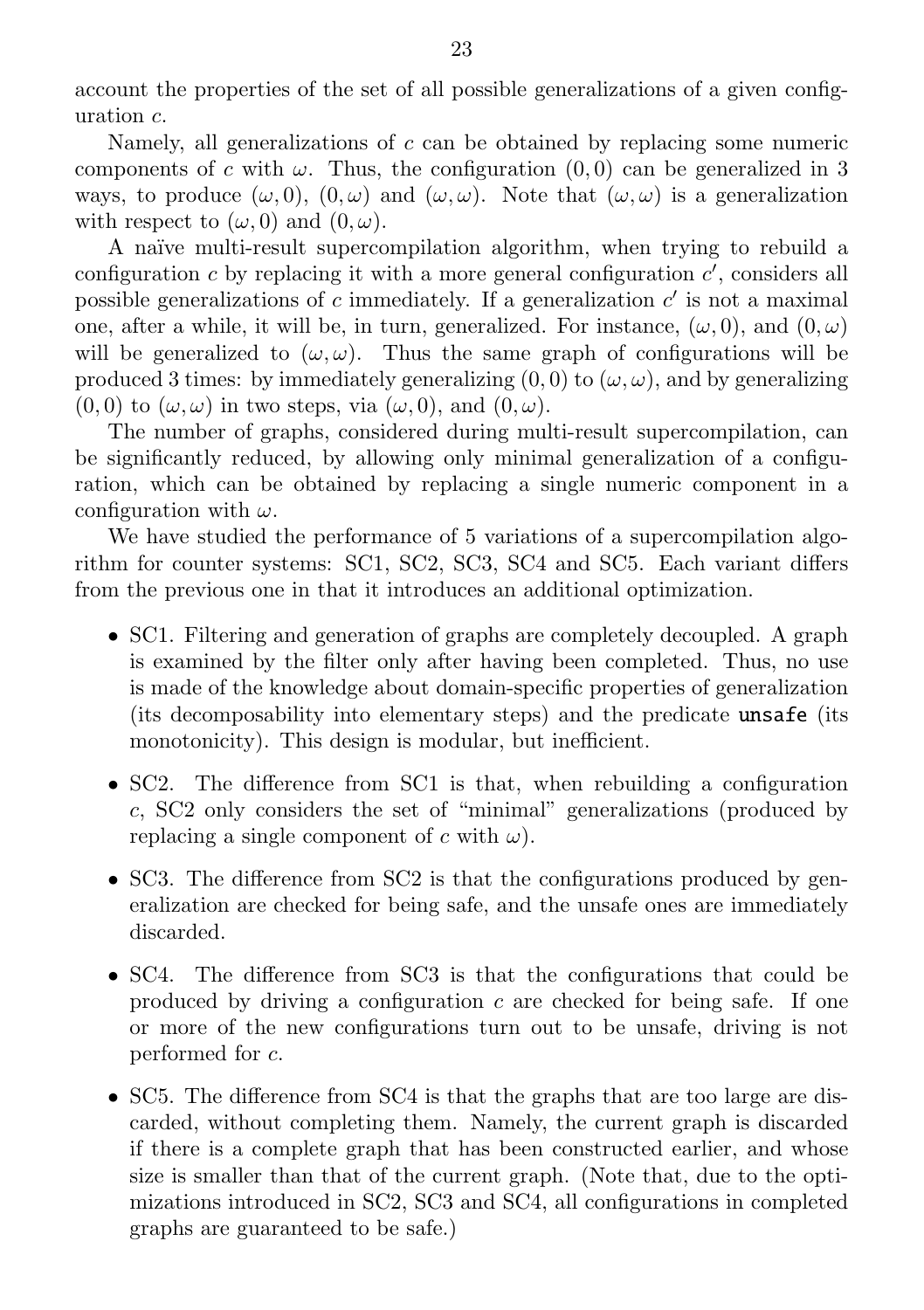The optimization introduced in SC5 is typical for algorithms in the field of artificial intelligence, where it is known as "pruning" [\[34\]](#page-28-9).

The table in Fig. [14](#page-22-0) shows the resources consumed by the 5 versions of the supercompiler while verifying 13 cache coherence and communication protocols. For each protocol, the row completed shows the number of completed graphs that have been produced (with possible repetitions), the row pruned shows the number of discarded incomplete graphs, and the row *commands* shows the number of graph building steps that have been performed during supercompilation.

In the case of the Futurebus and the Java meta-locking protocols, the data are only given for the version SC5, as the resource consumption by the other versions of the supercompiler turned out to be too high, for which reason data were not obtained.

The data demonstrate that the amount of resources consumed by multi-result supercompilation can be drastically reduced by taking into account the specifics of the problem domain.

## <span id="page-24-0"></span>7 Conclusions

Multi-result supercompilation is not a theoretical curiosity, but rather a workhorse that, when exploited in a reasonable way, is able to produce results of practical value.

- ∙ The use of multi-result supercompilation in the field of the analysis and verification of transition systems improves the understandability of the results, by considering various versions of the analysis and selecting the best ones.
- ∙ The use of multi-result supercompilation allows the whistle and the algorithm of generalization to be completely decoupled, thereby simplifying the structure of the supercompiler. This, in turn, makes it easier to ensure the correctness of the supercompiler.

The usefulness of domain-specific supercompilation is due to the following.

- ∙ The tasks for a domain-specific supercompiler can be written in a domainspecific language that is better at taking into account the specifics of the problem domain, than a general-purpose language. (For example, this DSL may be non-deterministic, or provide domain-specific data types and operations.)
- ∙ In the case of a domain-specific supercompiler, the machinery of supercompilation can be simplified, since, in a particular domain, some complexities of general-purpose supercompilation may be of little usefulness.
- ∙ The efficiency of multi-result supercompilation can be improved by early discarding of unsatisfactory variants of supercompilation.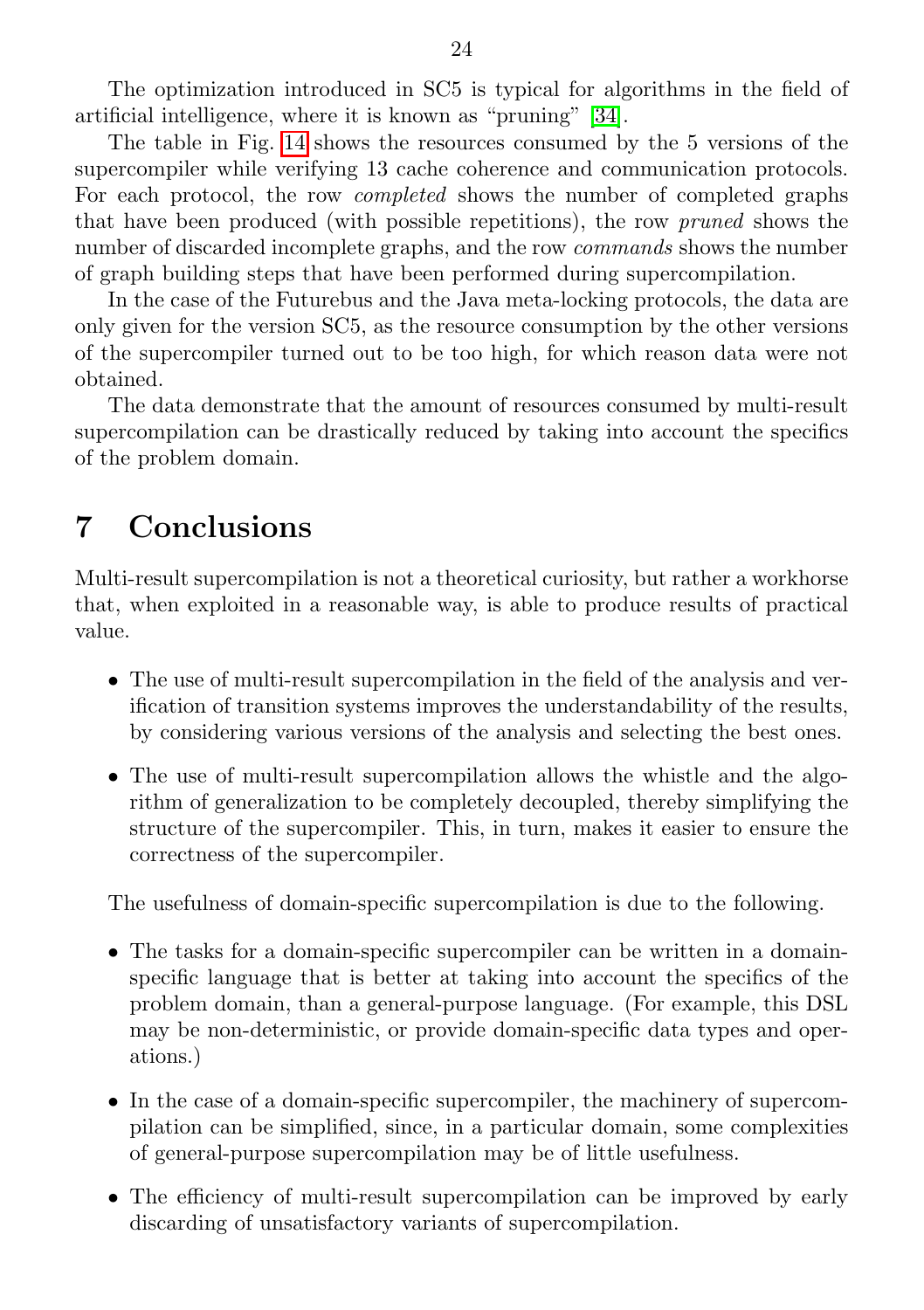∙ The MRSC toolkit allows domain-specific multi-result supercompilers to be manufactured at low cost, making them a budget solution, rather than a luxury.

Thus, the combination of domain-specific and multi-result supercompilation produces a synergistic effect: generating multiple results gives the opportunity to select the best solutions to a problem, while taking into account the specifics of the problem domain reduces the amount of resources consumed by multi-result supercompilation.

## Acknowledgements

The authors express their gratitude to the participants of the Refal seminar at Keldysh Institute for useful comments and fruitful discussions.

# <span id="page-25-0"></span>References

- <span id="page-25-7"></span>[1] D. Bjørner, M. Broy, and I. V. Pottosin, editors. Perspectives of Systems Informatics, Second International Andrei Ershov Memorial Conference, Akademgorodok, Novosibirsk, Russia, June 25–28, 1996, volume 1181 of Lecture Notes in Computer Science. Springer, 1996.
- <span id="page-25-6"></span>[2] E. Clarke, I. Virbitskaite, and A. Voronkov, editors. Perspectives of Systems Informatics, 8th Andrei Ershov Informatics Conference, PSI 2011, Akademaorodok, Novosibirsk, Russia, June  $27 - \text{July } 01$ , 2011, volume 7162 of Lecture Notes in Computer Science. Springer, 2012.
- <span id="page-25-2"></span>[3] G. Delzanno. Constraint-based verification of parameterized cache coherence protocols. Form. Methods Syst. Des., 23:257–301, November 2003.
- <span id="page-25-4"></span>[4] Y. Futamura. Partial evaluation of computation process – an approach to a compiler-compiler. Systems, Computers, Controls, 2(5):45–50, 1971.
- <span id="page-25-1"></span>[5] N. D. Jones. The essence of program transformation by partial evaluation and driving. In D. Bjørner, M. Broy, and A. V. Zamulin, editors, Perspectives of Systems Informatics, Third International Andrei Ershov Memorial Conference, PSI 1999, Akademgorodok, Novosibirsk, Russia July 6-9, 1999, volume 1755 of Lecture Notes in Computer Science, pages 62–79. Springer, 2000.
- <span id="page-25-5"></span>[6] N. D. Jones and N. Andersen. Flow analysis of lazy higher-order functional programs. Theor. Comput. Sci., 375(1-3):120–136, 2007.
- <span id="page-25-3"></span>[7] J. Jørgensen and M. Leuschel. Efficiently generating efficient generating extensions in Prolog. In O. Danyy, R. Glück, and P. Thiemann, editors, Dagstuhl Seminar on Partial Evaluation, volume 1110 of Lecture Notes in Computer Science, pages 238–262. Springer, 1996.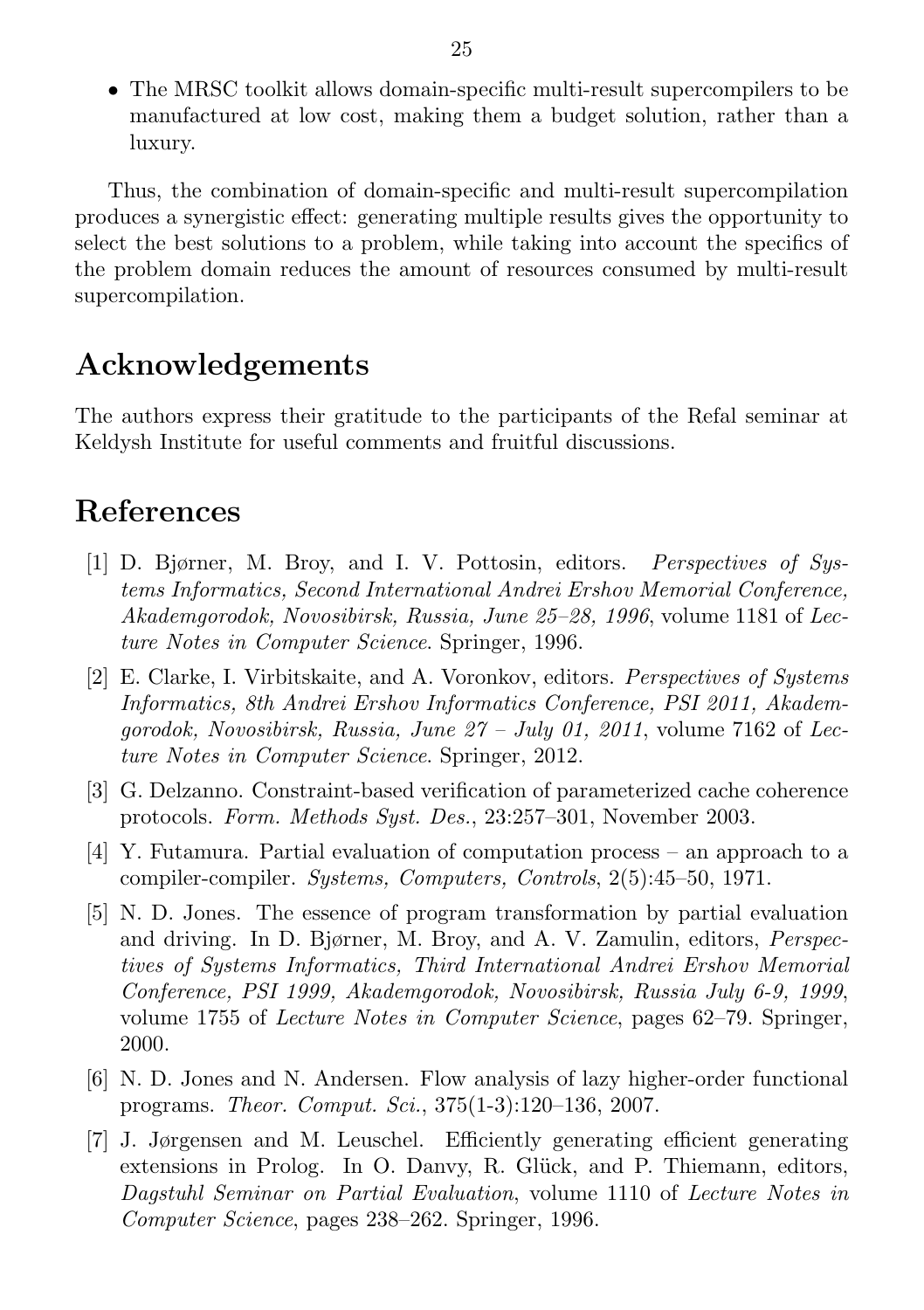- <span id="page-26-0"></span>[8] A. V. Klimov. An approach to supercompilation for object-oriented languages: the Java Supercompiler case study. In A. P. Nemytykh, editor, First International Workshop on Metacomputation in Russia, Pereslavl-Zalessky, Russia, July 2–5, 2008, pages 43–53. Ailamazyan University of Pereslavl, Pereslavl-Zalessky, 2008.
- <span id="page-26-9"></span>[9] A. V. Klimov. JVer project: Verification of Java programs by the Java Supercompiler. <http://pat.keldysh.ru/jver/>, 2008.
- <span id="page-26-10"></span>[10] A. V. Klimov. A Java Supercompiler and its application to verification of cache-coherence protocols. In Pnueli et al. [\[33\]](#page-28-10), pages 185–192.
- <span id="page-26-4"></span>[11] A. V. Klimov. Multi-result supercompilation in action: Solving coverability problem for monotonic counter systems by gradual specialization. In International Workshop on Program Understanding, PU 2011, Novososedovo, Russia, July 2–5, 2011, pages 25–32. Ershov Institute of Informatics Systems, Novosibirsk, 2011.
- <span id="page-26-11"></span>[12] A. V. Klimov. Yet another algorithm for solving coverability problem for monotonic counter systems. In V. Nepomnyaschy and V. Sokolov, editors, Second Workshop "Program Semantics, Specification and Verification: Theory and Applications", PSSV 2011, St. Petersburg, Russia, June 12–13, 2011, pages 59–67. Yaroslavl State University, 2011.
- <span id="page-26-2"></span>[13] A. V. Klimov. Solving coverability problem for monotonic counter systems by supercompilation. In Clarke et al. [\[2\]](#page-25-6), pages 193–209.
- <span id="page-26-1"></span>[14] I. G. Klyuchnikov and S. A. Romanenko. Proving the equivalence of higherorder terms by means of supercompilation. In Pnueli et al. [\[33\]](#page-28-10), pages 193– 205.
- <span id="page-26-6"></span>[15] I. G. Klyuchnikov and S. A. Romanenko. MRSC: a toolkit for building multiresult supercompilers. Preprint 77, Keldysh Institute of Applied Mathematics, 2011.
- <span id="page-26-3"></span>[16] I. G. Klyuchnikov and S. A. Romanenko. Multi-result supercompilation as branching growth of the penultimate level in metasystem transitions. In Clarke et al. [\[2\]](#page-25-6), pages 210–226.
- <span id="page-26-5"></span>[17] D. Krustev. A simple supercompiler formally verified in Coq. In A. P. Nemytykh, editor, Second International Valentin Turchin Memorial Workshop on Metacomputation in Russia, Pereslavl-Zalessky, Russia, July 1–5, 2010, pages 102–127. Ailamazyan University of Pereslavl, Pereslavl-Zalessky, 2010.
- <span id="page-26-7"></span>[18] H. Lehmann and M. Leuschel. Inductive theorem proving by program specialisation: Generating proofs for Isabelle using Ecce. In M. Bruynooghe, editor, LOPSTR, volume 3018 of Lecture Notes in Computer Science, pages 1–19. Springer, 2003.
- <span id="page-26-8"></span>[19] M. Leuschel and J. Jørgensen. Efficient specialisation in Prolog using the hand-written compiler generator LOGEN. Electr. Notes Theor. Comput.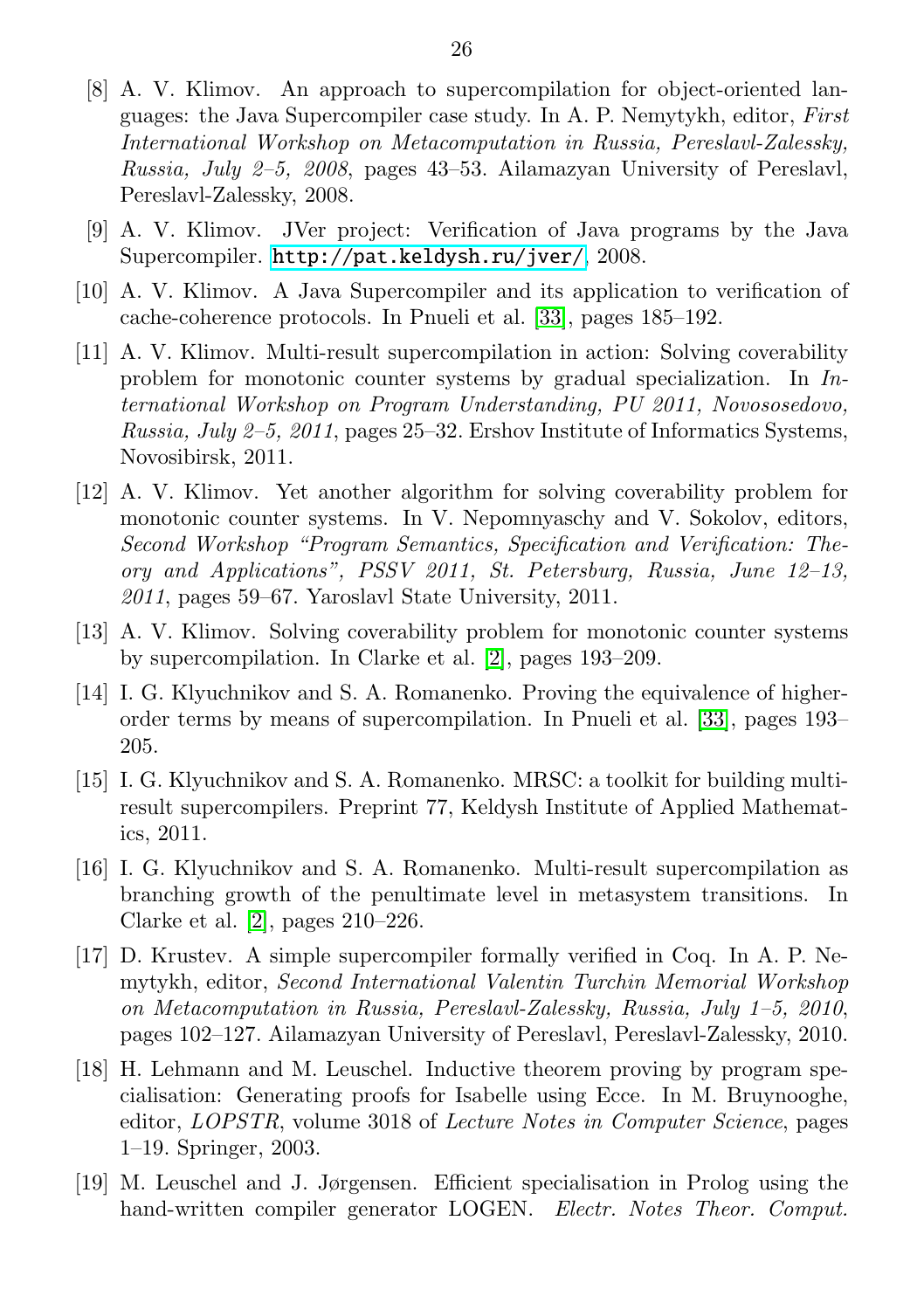$Sci., 30(2):157-162, 1999.$ 

- <span id="page-27-4"></span>[20] M. Leuschel and H. Lehmann. Coverability of reset Petri nets and other well-structured transition systems by partial deduction. In *Proceedings of* the First International Conference on Computational Logic, CL '00, pages 101–115, London, UK, 2000. Springer.
- <span id="page-27-5"></span>[21] M. Leuschel and H. Lehmann. Solving coverability problems of Petri nets by partial deduction. In Proceedings of the 2nd ACM SIGPLAN international conference on Principles and practice of declarative programming, PPDP '00, pages 268–279, New York, NY, USA, 2000. ACM.
- <span id="page-27-7"></span>[22] M. Leuschel, B. Martens, and D. De Schreye. Controlling generalization and polyvariance in partial deduction of normal logic programs. ACM Trans. Program. Lang. Syst., 20:208–258, January 1998.
- <span id="page-27-3"></span>[23] M. Leuschel and T. Massart. Infinite state model checking by abstract interpretation and program specialisation. In Selected papers from the 9th International Workshop on Logic Programming Synthesis and Transformation, pages 62–81, London, UK, 2000. Springer.
- <span id="page-27-6"></span>[24] M. Leuschel and D. D. Schreye. Logic program specialisation: How to be more specific. In H. Kuchen and S. D. Swierstra, editors, PLILP, volume 1140 of Lecture Notes in Computer Science, pages 137–151. Springer, 1996.
- <span id="page-27-10"></span>[25] A. P. Lisitsa and A. P. Nemytykh. SCP4: Verification of protocols. [http:](http://refal.botik.ru/protocols/) [//refal.botik.ru/protocols/](http://refal.botik.ru/protocols/).
- <span id="page-27-11"></span>[26] A. P. Lisitsa and A. P. Nemytykh. Verification of MESI cache coherence protocol. <http://www.csc.liv.ac.uk/~alexei/VeriSuper/node5.html>.
- <span id="page-27-8"></span>[27] A. P. Lisitsa and A. P. Nemytykh. Towards verification via supercompilation. In Proceedings of the 29th Annual International Computer Software and Applications Conference (COMPSAC'05), 25-28 July 2005, Edinburgh, Scotland, UK, pages 9–10. IEEE Computer Society, 2005.
- <span id="page-27-2"></span>[28] A. P. Lisitsa and A. P. Nemytykh. Verification as a parameterized testing (experiments with the SCP4 supercompiler). Programming and Computer Software, 33(1):14–23, 2007.
- <span id="page-27-9"></span>[29] A. P. Lisitsa and A. P. Nemytykh. Reachability analysis in verification via supercompilation. *Int. J. Found. Comput. Sci.*,  $19(4):953-969$ ,  $2008$ .
- <span id="page-27-1"></span>[30] A. P. Nemytykh. The supercompiler SCP4: General structure. In M. Broy and A. V. Zamulin, editors, Perspectives of Systems Informatics, 5th International Andrei Ershov Memorial Conference, PSI 2003, Akademgorodok, Novosibirsk, Russia, July 9-12, 2003. Revised Papers, volume 2890 of Lecture Notes in Computer Science, pages 162–170. Springer, 2003.
- <span id="page-27-0"></span>[31] A. P. Nemytykh and V. A. Pinchuk. Program transformation with metasystem transitions: Experiments with a supercompiler. In Bjørner et al. [\[1\]](#page-25-7), pages 249–260.